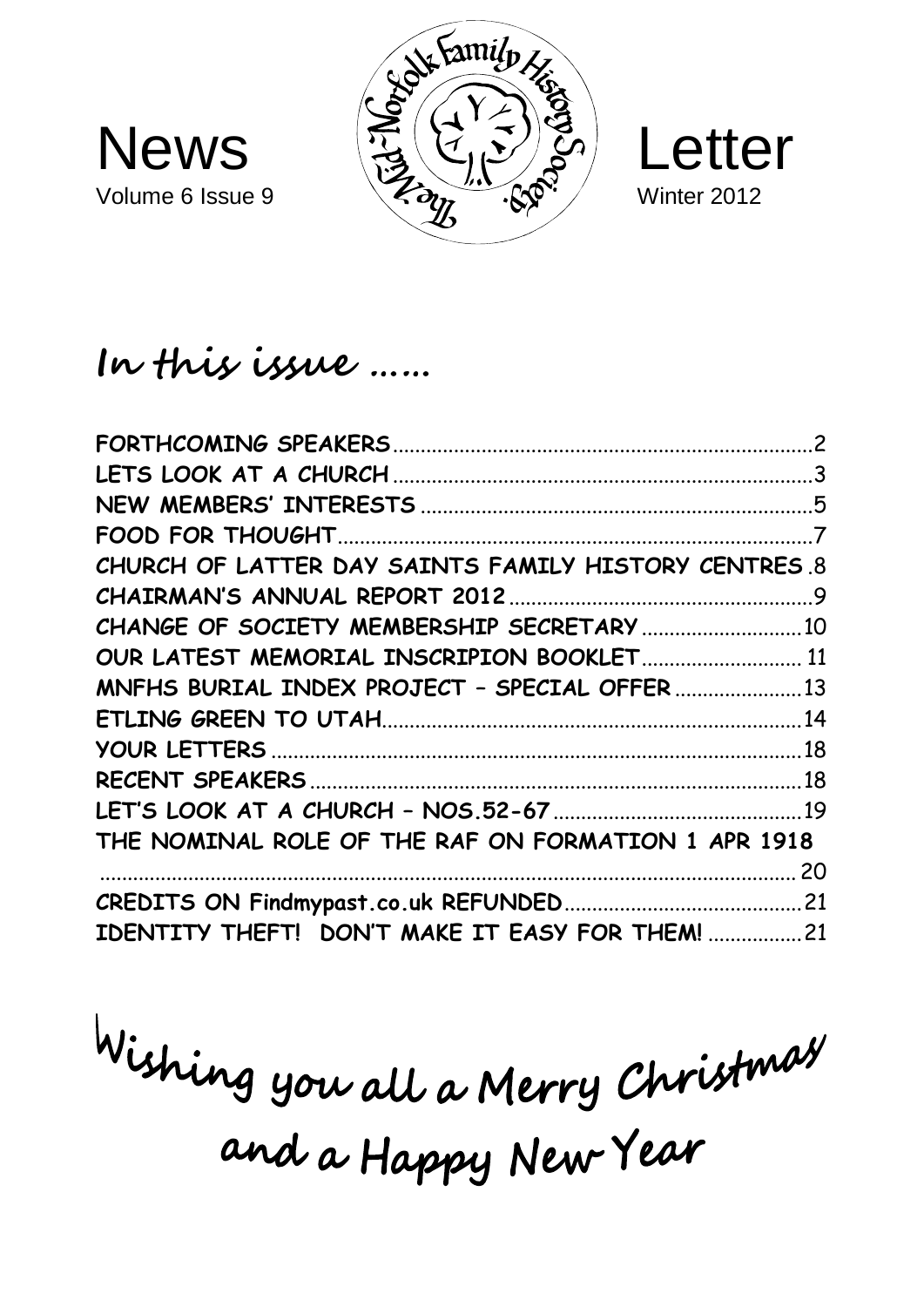## **FORTHCOMING SPEAKERS**

#### **at: Trinity Methodist Church Hall, Theatre Street, Trinity Close, Dereham NR19 2EP …….. Starting 7.30 pm**

| December    | The Mid-Norfolk Family History Society does not<br>meet in December |
|-------------|---------------------------------------------------------------------|
| 16 January  | East Anglian Defences by Trevor Burlingham                          |
| 20 February | WW1 Medals and Methods of Research by Jim<br>Lees                   |

**A few words from your Editor …**

Once again thank you for all your contributions to the Newsletter, please keep on writing, we wouldn't have a Newsletter without you.

Wishing you all a Merry Christmas and a Happy and Successful 2013.

**Format for Newsletter Contributions** …. Preferably typed using Microsoft Word or Works, or handwritten, then please either:

- email the file to me at [Familyhis@aol.com](mailto:Familyhis@aol.com) or
- post handwritten copy/CD/floppy disk, to me at the address on the back of the Newsletter

#### **Deadline for inclusion in the next Newsletter – 16 th January 2013**

 *Kate (Editor)*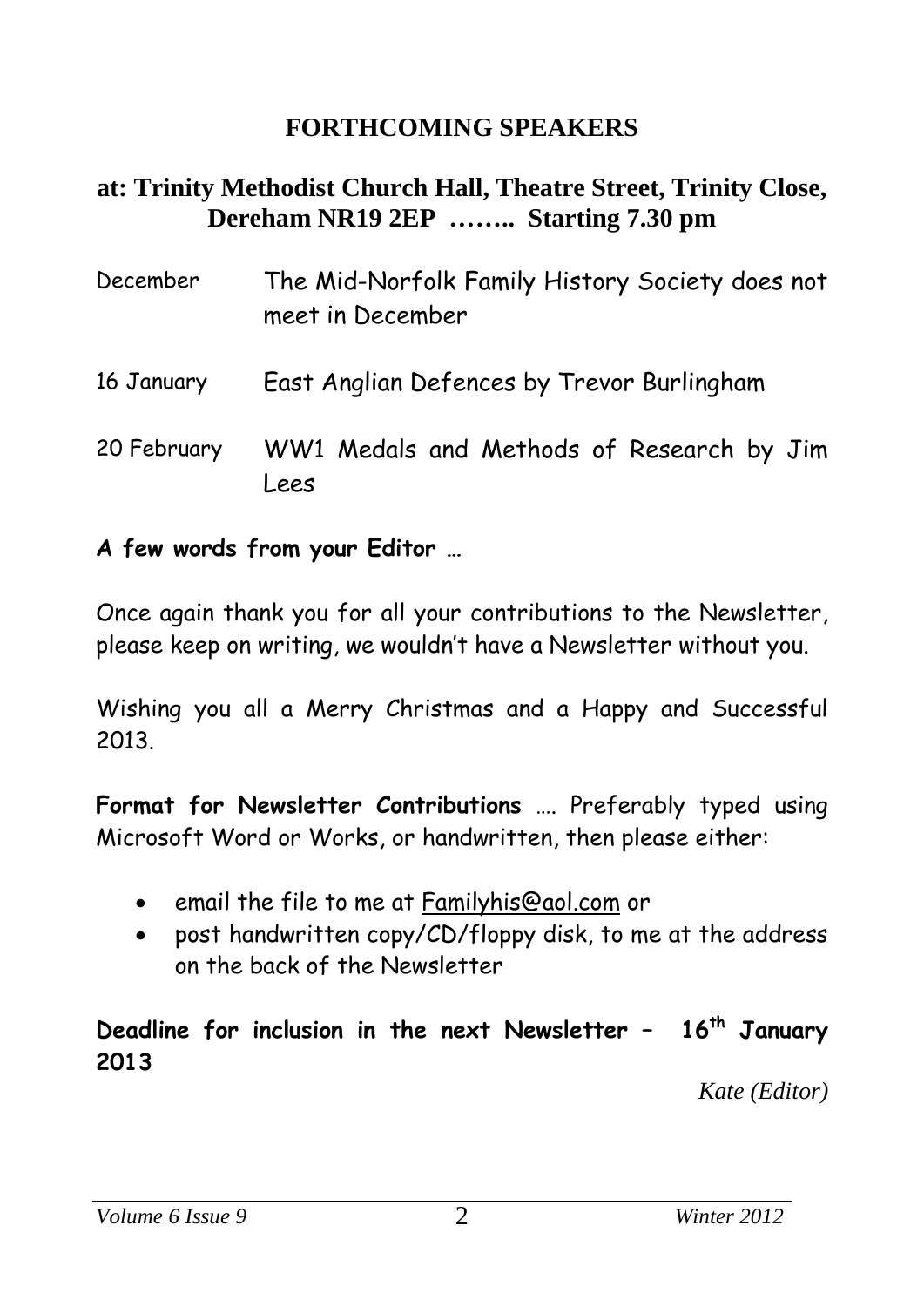## **LETS LOOK AT A CHURCH No.67 – St Peter, Ringland**



'Delightful ways bring us to this pretty spot in the curving wooded valley of the River Wensum, where a  $15<sup>th</sup>$  century flint church, looking over the village to hills crowned with trees, treasures a rare old roof.' Thus writing in 1940, Arthur Mee waxes lyrical about Ringland St Peter which he claims has 'one of the best of the old roofs of Norfolk' and no doubt not a lot has changed in the intervening years save for the increased volume of traffic we may encounter on our pilgrimage there.

The Ringland Hills are still a beautiful and relatively untouched area despite being only seven miles from the bustling heart of Norwich and we can see what attracted the famous painter of horses Alfred Munnings to them in the years before the Great War. St Peter's, which today serves a settlement of little more than two hundred souls, dates mainly from the  $14<sup>th</sup>$ century with the first vicar, one Thomas, listed as taking office in 1288. The church stands on a small hill at the western edge of the village and the flints on its southern side which the villagers would see as they went to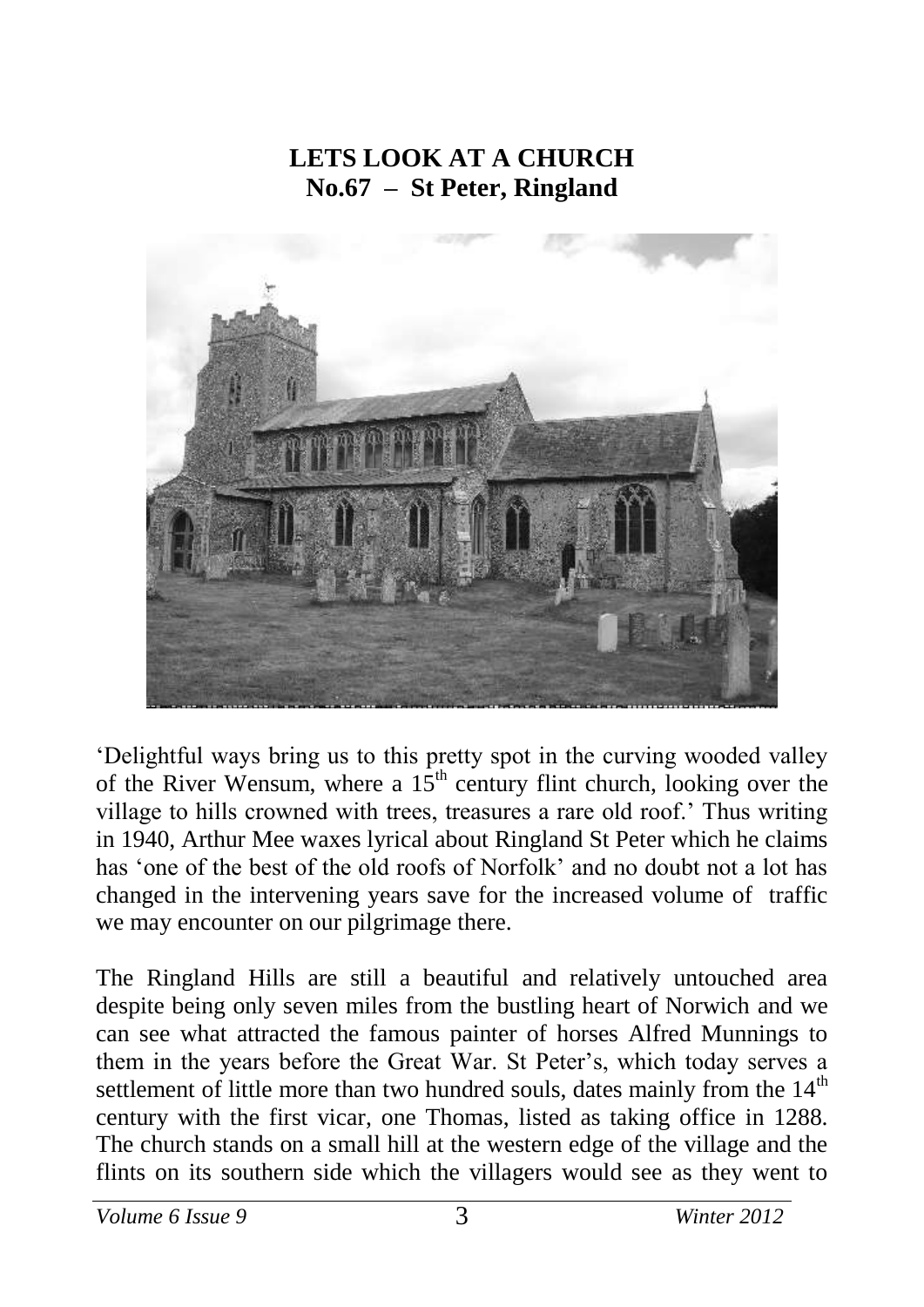worship are of a superior cut and quality to those of the north wall so our forebears obviously believed that first impressions counted. The glory of St Peter's is without doubt its magnificent hammer beam roof, c.1460, which bears more than a passing resemblance to the slightly older one in Norwich's St Peter, Mancroft and if you only know this church from the outside as we first did, being unable to gain access until about the third visit, then you have missed its main feature. There are also a number of interesting pieces of Norwich Glass in this building, the Norwich School of Glass Painting being noted in the late Middle Ages for its fine work when the city as a whole was a centre of excellence for ecclesiastical art, only a relatively small amount of which unfortunately survives. The most striking example here, dating from the second half of the14th century, is in the south-east window of the south aisle and consists of a roundel depicting a centaur, half man and half horse, playing a fiddle with his human upper body while a hunting dog runs about between his equine legs. The strange composite creature's tail is weirdly sprouting leaves and he is similar to the somewhat fanciful illustrations found on manuscripts of the period. This particular centaur is probably Chiron who taught Achilles music and hunting, hence the dog and fiddle. Centaurs are beasts of Greek mythology dwelling in ancient Thessaly whose inhabitants were noted for their horsemanship, which perhaps accounts for the origin of the myth among other Greeks for whom riding was still a novelty and who mistook man and rider for a single animal as did the Aztecs who had never seen horses when Cortés's army invaded. Robert Graves in *The Greek Myths* tells us that centaurs had a reputation for drunken orgies so it is perhaps surprising to find one among the saints in a Christian Church. The  $14<sup>th</sup>$  century font is described in Cautley's *Norfolk Churches* as being 'typical East Anglian' which it undoubtedly is and has among its carvings a winged man representing St Matthew and the winged lion of St Mark so not only pagans could envisage hybrid creatures! Lyn Stilgoe's informative leaflet available in the church tells us that the two iron hoops on the top of the font were to lock the cover in place thus preventing left over holy water being purloined for use in witchcraft practices, presumably perceived as an ongoing threat in those days. The rood screen is worth a look but the panels, some of which seem to be missing, with their pictures of the Apostles are badly defaced and are thought to have been brought in from another church. Finally, before you leave this rewarding church, perhaps for an invigorating ramble in its picturesque hinterland, do not miss, above the doors, the rather impressive hatchment boards with their coats of arms and rather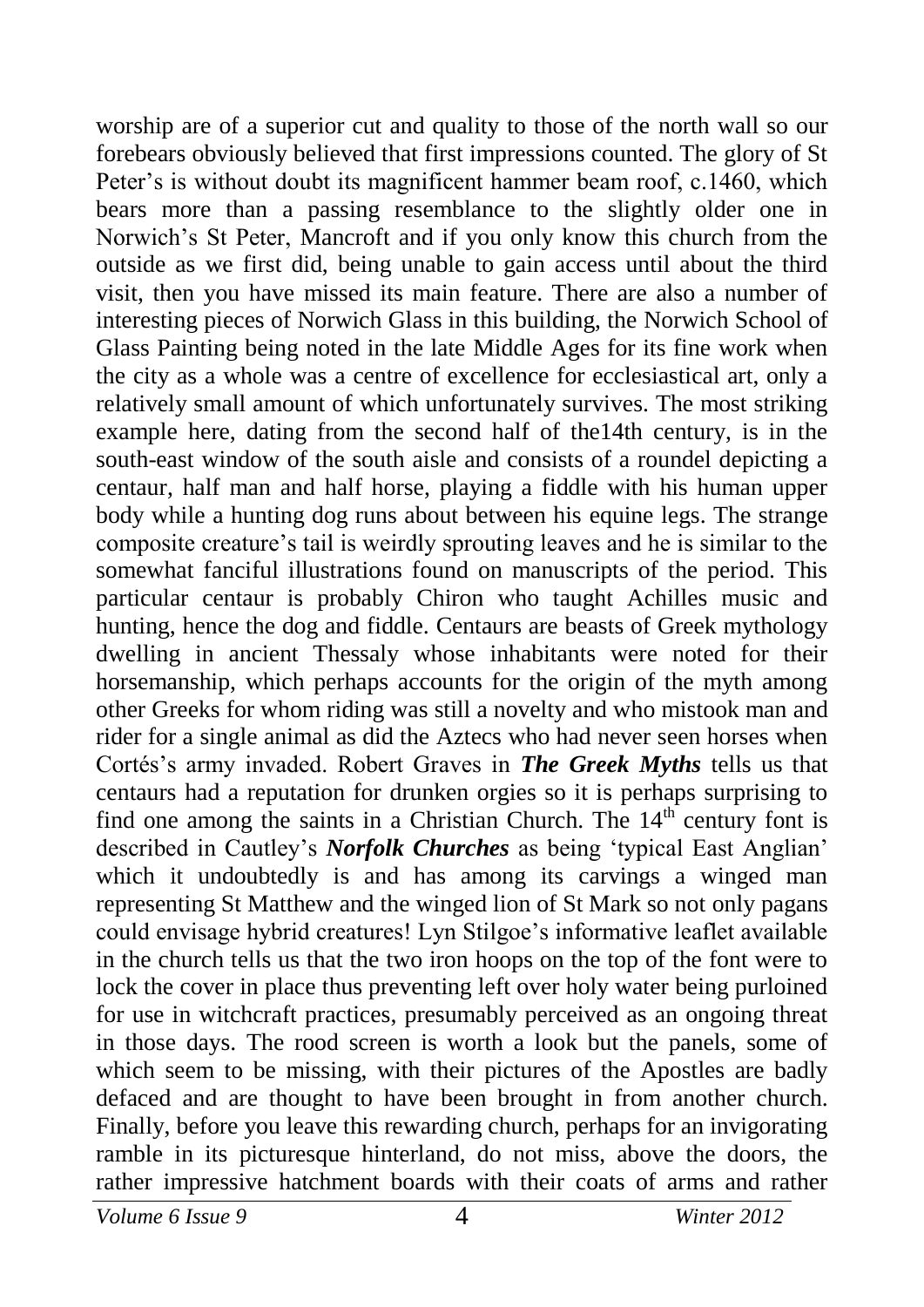piratical looking skulls and crossbones which were long ago carried at the funerals of two members of the local le Neve family before being displayed in their house and finally lodged in the church.

The original parish registers are held at the Norfolk Record Office (Cat. Ref. PD18) and comprise Baptisms 1560-1644 and 1688-1990, Marriages 1559-1664 and 1688-1968, Burials 1560-1643 and 1688-1988 and Banns 1754-1837. Microform copies cover the same earlier dates but from 1688 Baptisms finish in 1885, Marriages in 1900 and Burials in 1905. The Archdeacon's and Bishop's Transcripts all start in 1600 but Baptisms & Burials end in 1911 and Marriages in 1837. In the parish chest we find Terriers for 1879, 1933 and 1967, a Vestry book 1900-1952, Settlement Certificates 1708-1788, two Settlement Examinations (Lake 1784 & Cooper 1788) two Removal Orders (Sisson 1785 & Parfect 1788), an Account Book for Ann Le Neve's Charity 1883-1935 and a list of pupils with attendances for 1929-1930.

*Roderic & Denise Woodhouse*

#### **NEW MEMBERS' INTERESTS**

|                 | Member 750 – Ms C Pxxxxx, ------, ------, ------,   |                       |
|-----------------|-----------------------------------------------------|-----------------------|
| JANE            | All areas                                           | Any period            |
|                 | Member 752 – Ms M T Hxxxxx, ------, ------, ------, |                       |
| BARBER NFK      |                                                     | $17^{th} - 20^{th}$ C |
| ----- $@$ ----- | Member 753 – Ms M Bxxxx, ------, ------, ------,    |                       |
|                 | LINCOLN/LINKHORN Wendling NFK                       | Any period            |
|                 |                                                     |                       |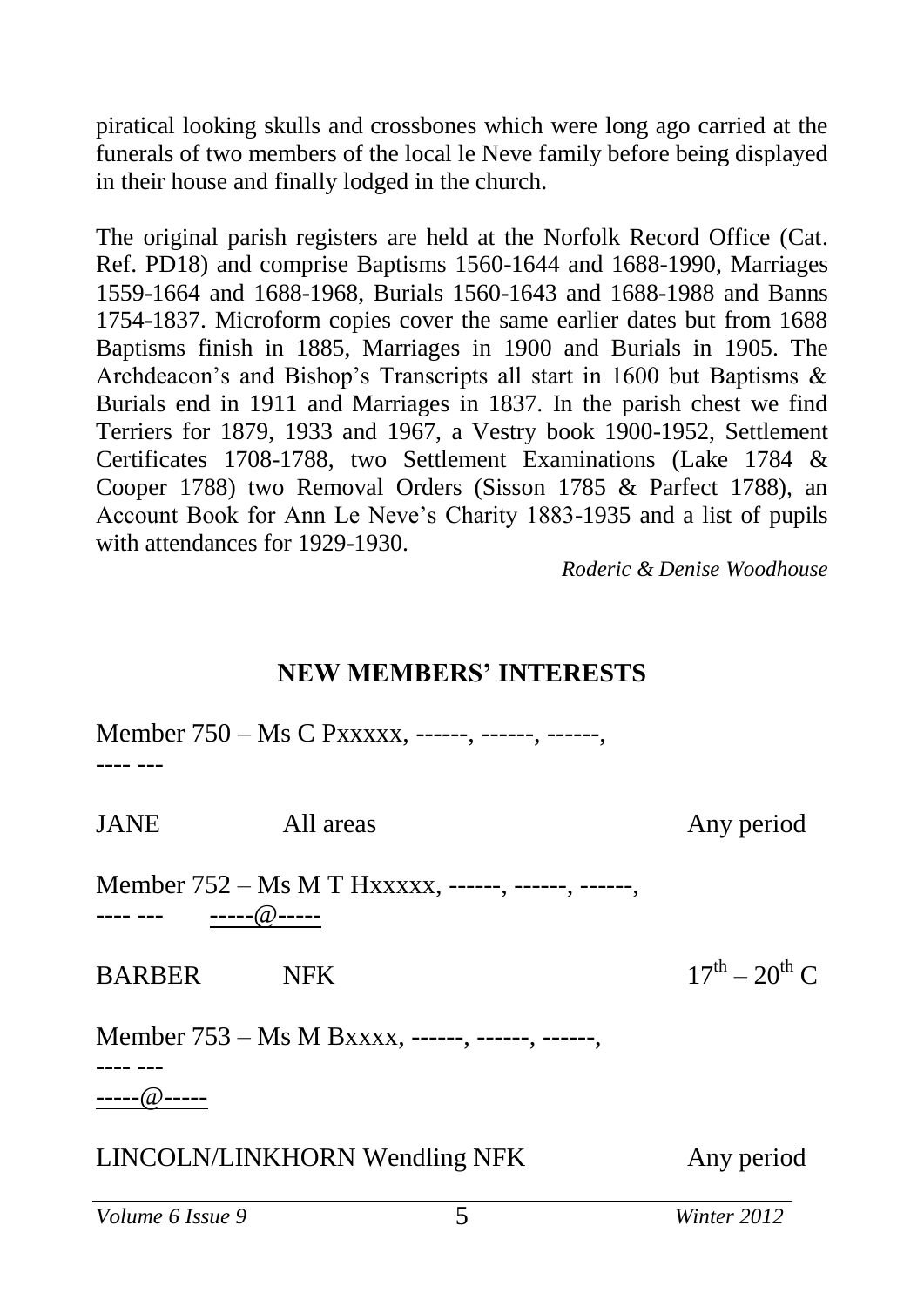Member 754 – Mr G Bxxxx, ------, ------, ------,

---- --- -----@-----

| <b>BUTLER</b> | <b>Brisley NFK</b> | 1700 to date |
|---------------|--------------------|--------------|
| <b>FOX</b>    | <b>Brisley NFK</b> | 1700 to date |
| <b>HOPSON</b> | <b>Brisley NFK</b> | 1700 to date |

Member 755 – Mr M Cxxxxx, ------, ------, ------, ---- --- -----@-----

| <b>CHILVERS</b> | SFK |  |
|-----------------|-----|--|

EVERSON SFK

 $17^{th} - 18^{th}$  C  $17^{th} - 18^{th}$  C

Member 756 – Mr C Fxxx, ------, ------, ------,

| <b>BULL</b>               | <b>NFK</b> | $17th$ C to date |
|---------------------------|------------|------------------|
| <b>FRESER/FREESER NFK</b> |            | $17th$ C to date |
| HAZEI.                    | NFK.       | $17th$ C to date |
| HOOK(S)                   | NFK .      | $17th$ C to date |
| WILLMOT                   | <b>NFK</b> | $17th$ C to date |

Member 757 – Mr R Bxxx, ------, ------, ------, ---- --- -----@-----

 $BONE/BUNN$  Mid NFK  $18<sup>th</sup>$  C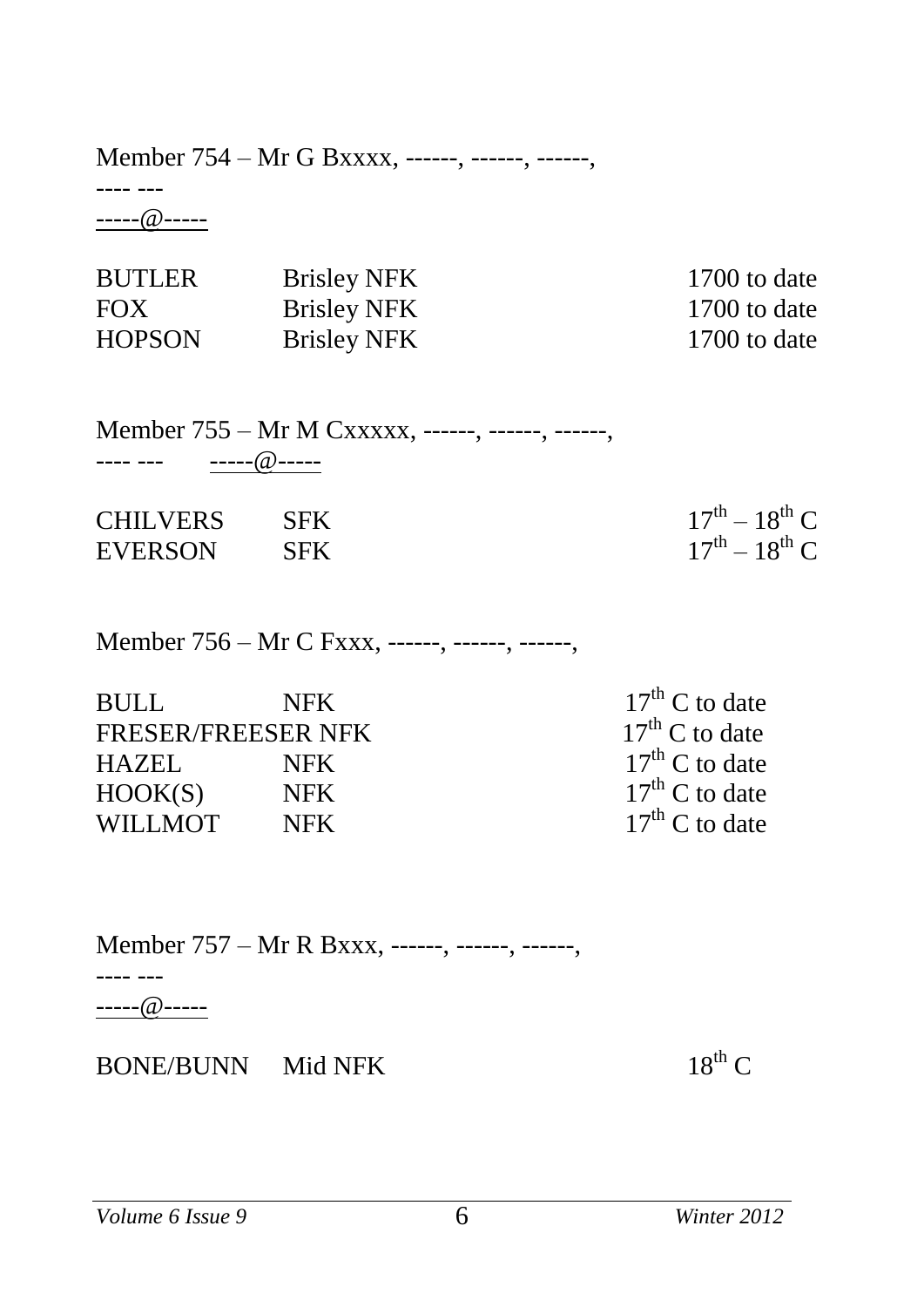## **FOOD FOR THOUGHT**

## **Does your Research stand up to Scrutiny?**

We had an e mail last month from a Margaret Lawrence who had discovered an entry for the burial of Robert James **BLOWER** on 21 Jan 1885 on Findmypast, submitted by the MNFHS. She suggested that we had incorrectly transcribed Robert's surname as **BLOY**. Fortunately Weasenham St Peter's original parish register images, up to 1900, are available on the Church of Latter Day Saints (LDS) website <Familysearch.org>, and it was a simple matter to find the entry in the burial register..



*The Burial Register entry for Robert James Blower*

With the aid of a magnifying glass and a little imagination it could be BLOWER. Incidentally, there are no other BLOWERs in the Weasenham burials database but several BLOYs, which was probably the 'best guess' used by the transcriber. To further complicate the issue there is no record of a baptism for Robert in the baptism register. However, a quick check on FreeBMD gave me: Deaths: Mar 1885 Blower Robert James, aged 1, Mitford 4b 233 and just to be sure, 18 months earlier: Births Sep 1883 Blower Robert James Mitford 4b 270 – surname confirmed.

To be fair, Margaret wasn't complaining, just pointing out our error, no doubt fully aware how easy it is to read poor handwriting when someone tells you what it says!

Just before submitting this, I discovered a minor primary source error at Marlingford. In the church there is a lovely memorial which clearly tells us that Mary Life died on **31 May** 1728. An almost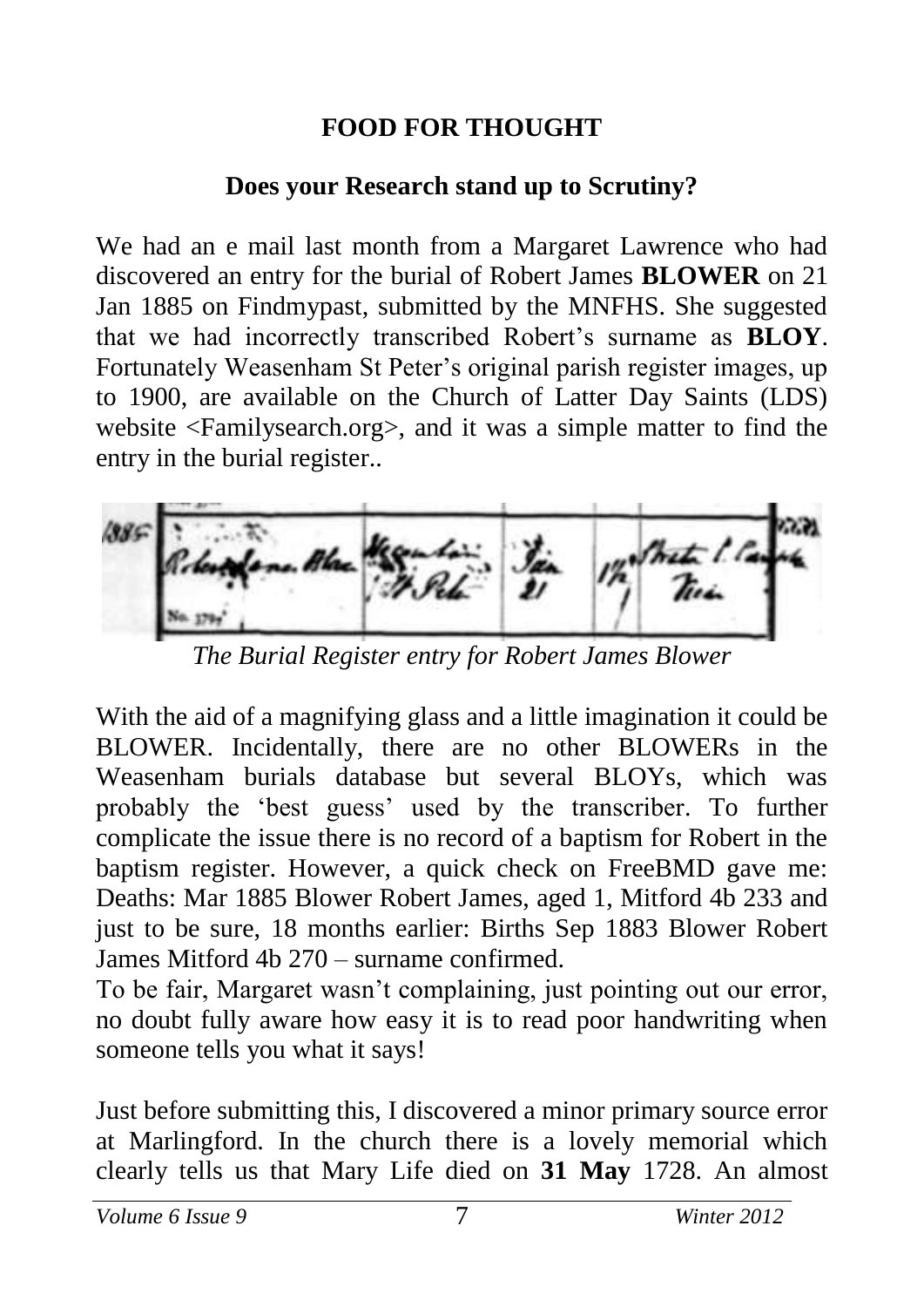equally clear entry in the Burial Register tells us that Mary Life was buried **16th May** 1728. As both sources mention that she was the wife of Nathaniel Life Esq. it is almost certain that both are referring to the same person.

These two examples demonstrate how important it is to take nothing as factual, no matter how authoritive the source may appear to be. I wonder how many of us have the odd detail, or maybe two, in our family histories, which would not stand up to scrutiny?

*TFG*

### **CHURCH OF LATTER DAY SAINTS FAMILY HISTORY CENTRES**

You may not be aware that the LDS Family History Centres (FHC) are spread throughout the world and their facilities are free and available to all. Their staff can provide help and advice for beginners and experienced researchers alike. Their vast worldwide collection of filmed records may be ordered for viewing at your nearest FHC which you can find by going to <familysearch.org/location>. Why not find out where yours is and make an appointment to see what they can offer you?

**If you live in the Dereham area** – your nearest FHC is on Yaxham Rd, by the Tesco roundabout, within the LDS church complex. It is run by Ken and Pat Parker. Amongst their resources they have two computers linked to the internet with Ancestry, Familysearch and Newfamilysearch, two film and a fiche reader. Remember, you don't have to be a member of the LDS church to use the facilities, they can offer advice and assistance and it is free. The centre is open on an appointment only basis, to book an appointment, or for other information contact Ken on 07747 845727.

*TFG*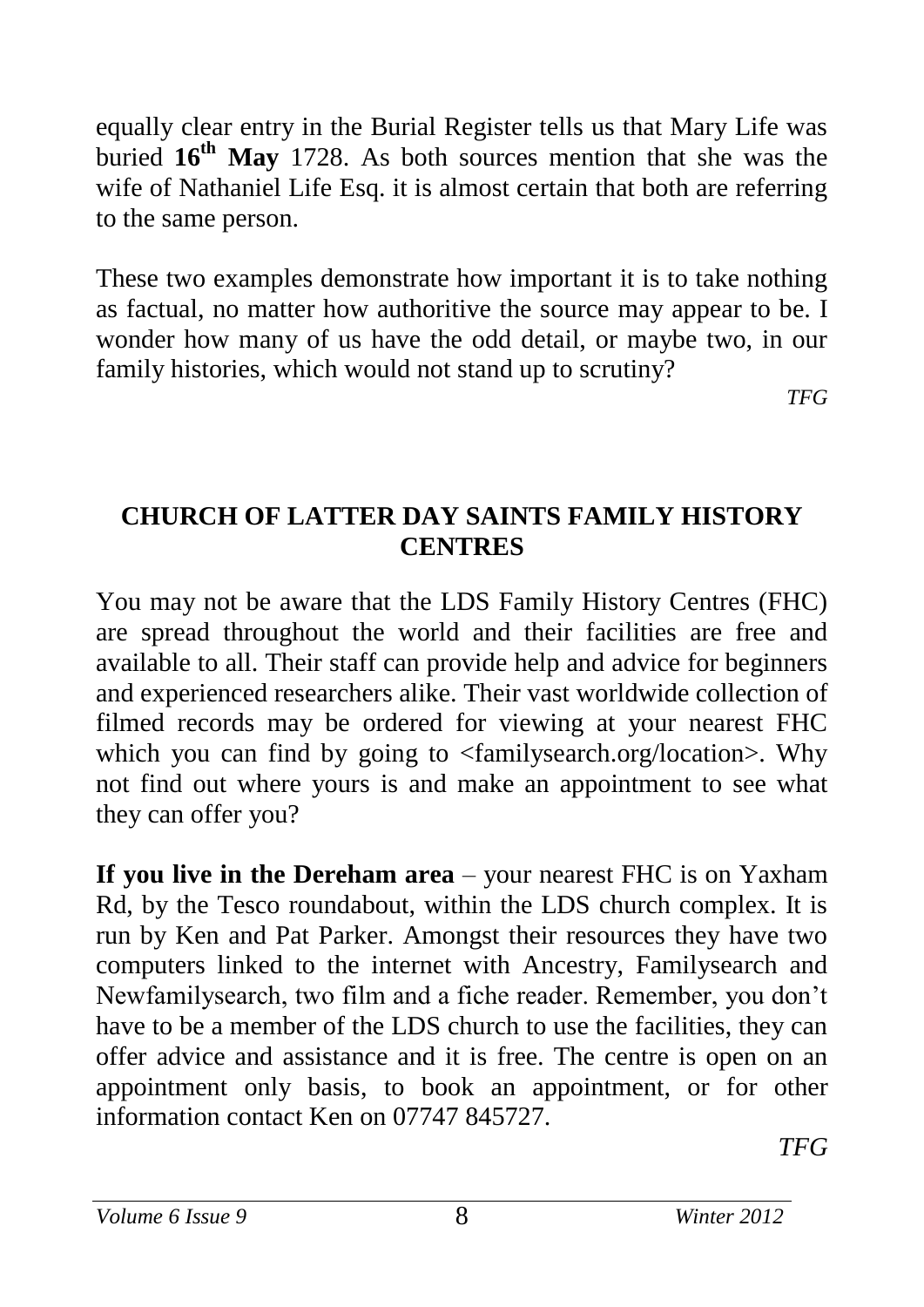# **CHAIRMAN'S ANNUAL REPORT 2012**

Another year has passed, I find myself still chairman and fortunately for the past year with the same committee and the same message – generally we are still doing ok.

Paid up membership is still gently falling, we've lost another ten members this year and it now stands at 230. However, our varied programme of speakers at our monthly meetings has continued to attract an average attendance of around 30. This figure excludes August when, quite unexpectantly, we had 18 visitors which brought our attendance for that night to a record 47. Whether this was due to Graham's success in advertising the event or perhaps the title, 'How to Avoid Mistakes in Genealogy', was a little to close to home, we are not quite sure.

Our Editor, Kate manages to keep our newsletter looking professional and interesting. and on behalf of the society I would like to thank everyone who has contributed articles during the past year. I would also like to make my annual plea and ask all our members to keep their eyes open, for anything of interest and send it to Kate, let her decide whether it is worth printing or not. I must mention Roderic and Denise for their sterling effort in writing the 'Let's Look at Churches' feature – I know from experience that it isn't easy to provide an article on the same theme every three months, and that's on top of looking after the Members Interests database.

We had a stand at the annual Gressenhall History Fair back in June but as you may remember it was on Jubilee Sunday and attendance was dismal. We also advertised the society with an unmanned stall at North Elmham Festival weekend over the August Bank Holiday.

Despite, a lack of volunteers for Memorial Inscription (MI) recording, we have managed to record another four churchyards. Most people know that we record on Tuesday mornings, sometimes there are only two of us, so if you live nearby and find yourself with just a single Tuesday morning free, why not come along and give us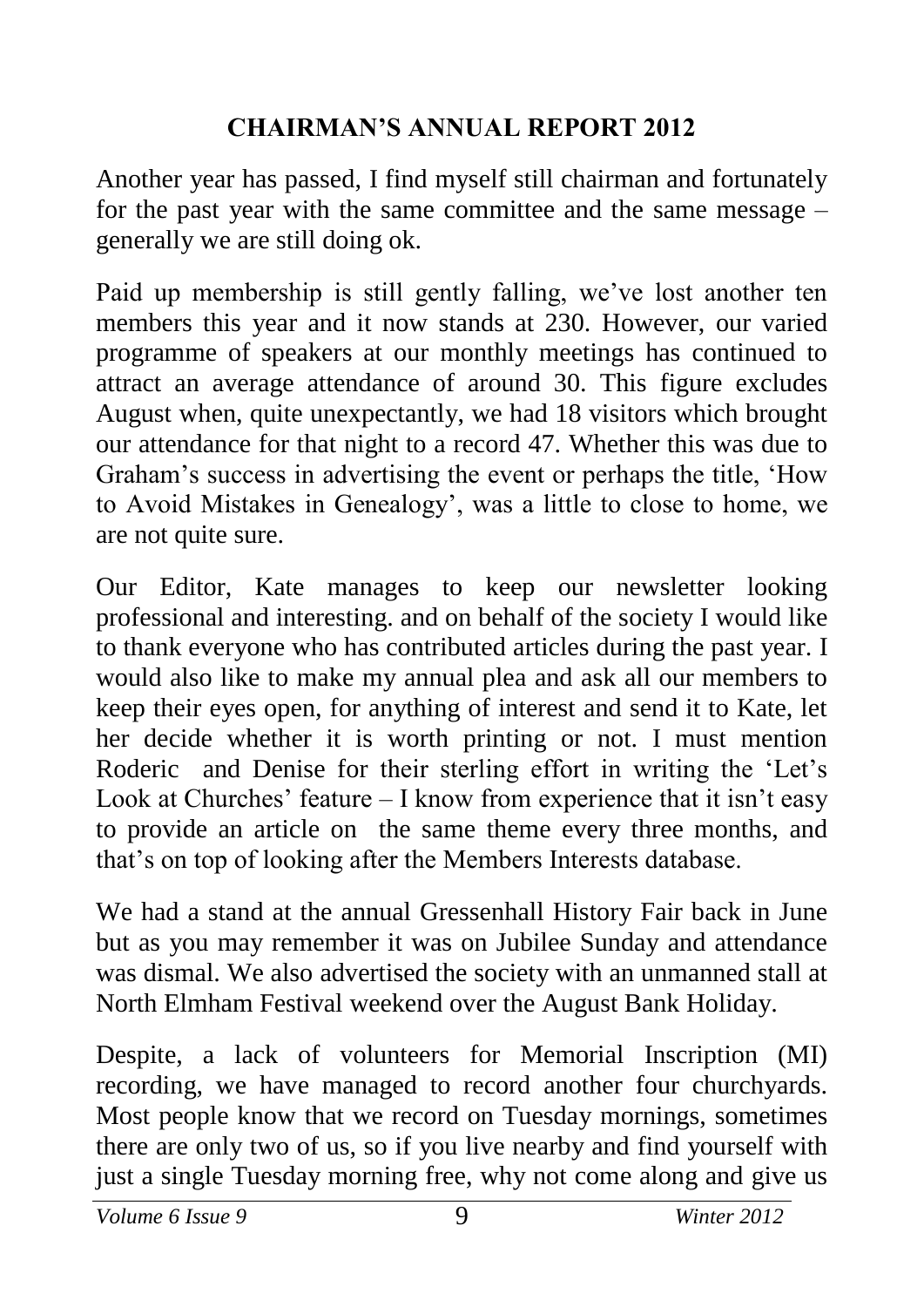a hand – every little really does help. Of course if you don't fancy MI recording or writing an article for the newsletter, there is still Burial Registers, many on line which need transcribing for our Burial Index. The Burial Index and the MI books, of which we sold 136 this year, have become an essential part of our finances.

Referring to The statement of Account, page 12, you will see that although the expenditure on the left hand side has remained roughly the same our income fell. Essentially because our income from the FFHS this year is solely from the royalties from our Burial Index on findmypast. Last year's comparison figure included our share in the profits from the sale of NBI3 which is unlikely to be repeated. The result appears to show that we have gone from an operating profit of £169.58 in 2010/11 to a loss of £264.98 this year. However, this is a simplified account and does not show our assets, particularly £280 worth of postage stamps (purchased to beat the price rise). So to sum up, financially we have just about broken even, we have almost £5000 in the bank and no immediate large expenditure forecasted. Consequently, other than a small increase in the admission charge for non-members to our meetings, we have decided yet again, not to increase membership fees.

Behind the scenes, our committee, not just those mentioned above, have done a superb job and thanks to the support of the membership, overall we have had another successful year. Thank you all

# **CHANGE OF SOCIETY MEMBERSHIP SECRETARY**

A few months ago Joan Allson, after joking about losing three pairs of glasses in a week, suggested that perhaps the time had come for her to step down as Membership Secretary. Looking back, I discovered that Joan took over the membership task in 2003. Armed with previous experience as a Company Treasurer and a good knowledge of computers and spreadsheets, I don't think it is an exaggeration to say that she revolutionised our membership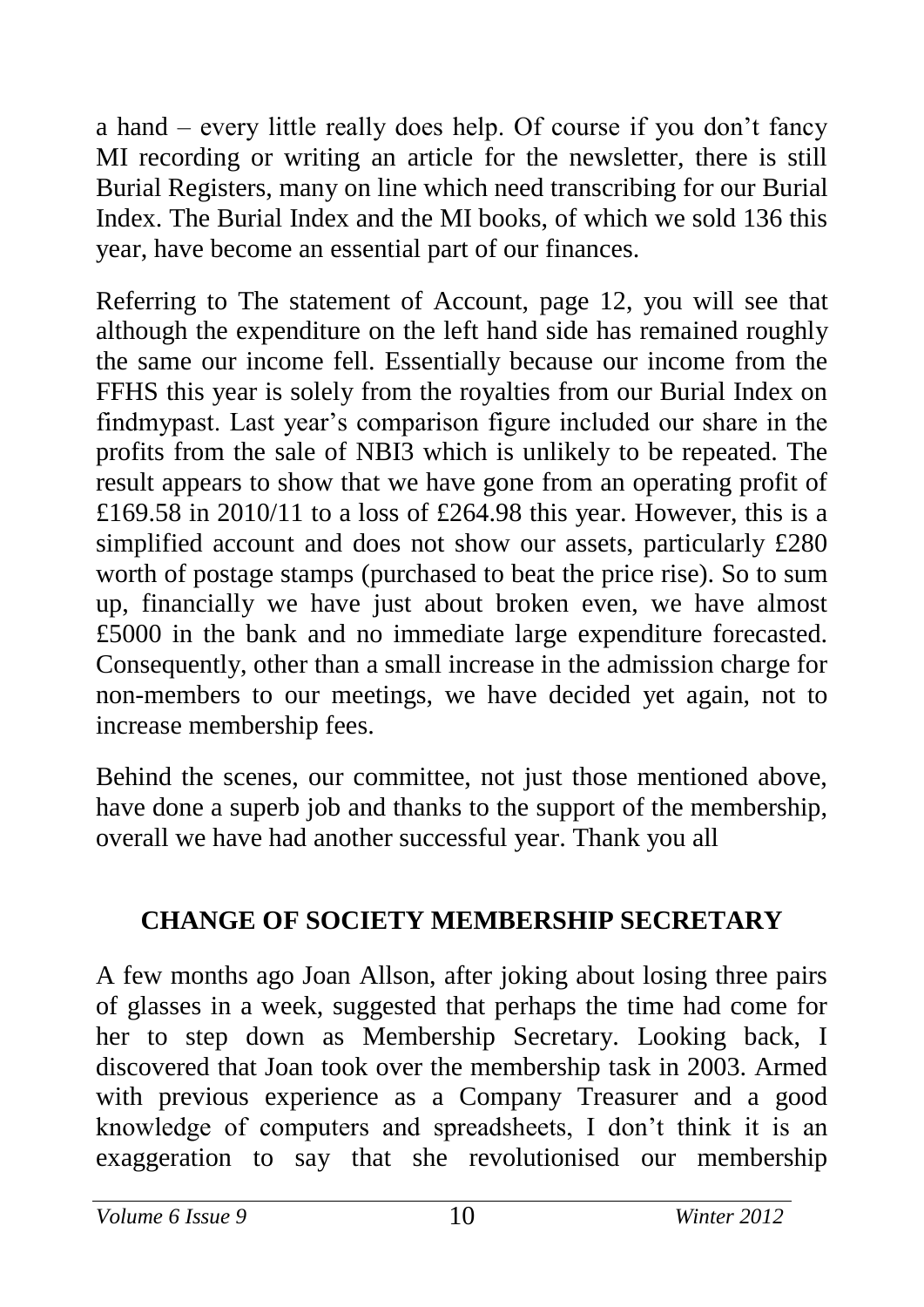management and the distribution of our Newsletter.

In addition to the main job, Joan has always been a good committee member offering common sense and practicality. Behind the scenes it has been Joan who distributes the Newsletter, operates the members e-mail service, demonstrates our Burial Index at family history fairs and helps with the washing up at meetings. I am sure that I speak for us all in thanking her for those nine years of work on our behalf and wish her all the best for the future and hope we shall continue seeing her at our meetings.

I was expecting to have to ask Joan to 'hang on' while we found a replacement but fortunately, Sheila Moulton expressed an interest. Perhaps it would be more correct to say she couldn't think of a good reason to refuse when I asked her if she would be prepared to have a go. Needless to say everyone was 'in favour' at the AGM. Sheila says that she is a little apprehensive about taking on the job but hopefully Joan will be able to pass on some of her knowledge. In the meantime, Sheila appears on the rear cover of the Newsletter as Membership Secretary, please be patient and bear with us if we make the occasional error while she is 'finding her feet'.

*Tom Garland*

### **OUR LATEST MEMORIAL INSCRIPION BOOKLET**

# **HARDINGHAM St George**

370 Memorials 42 A4 pages

£4.50 (£3.40 plus £1.10 p&p)

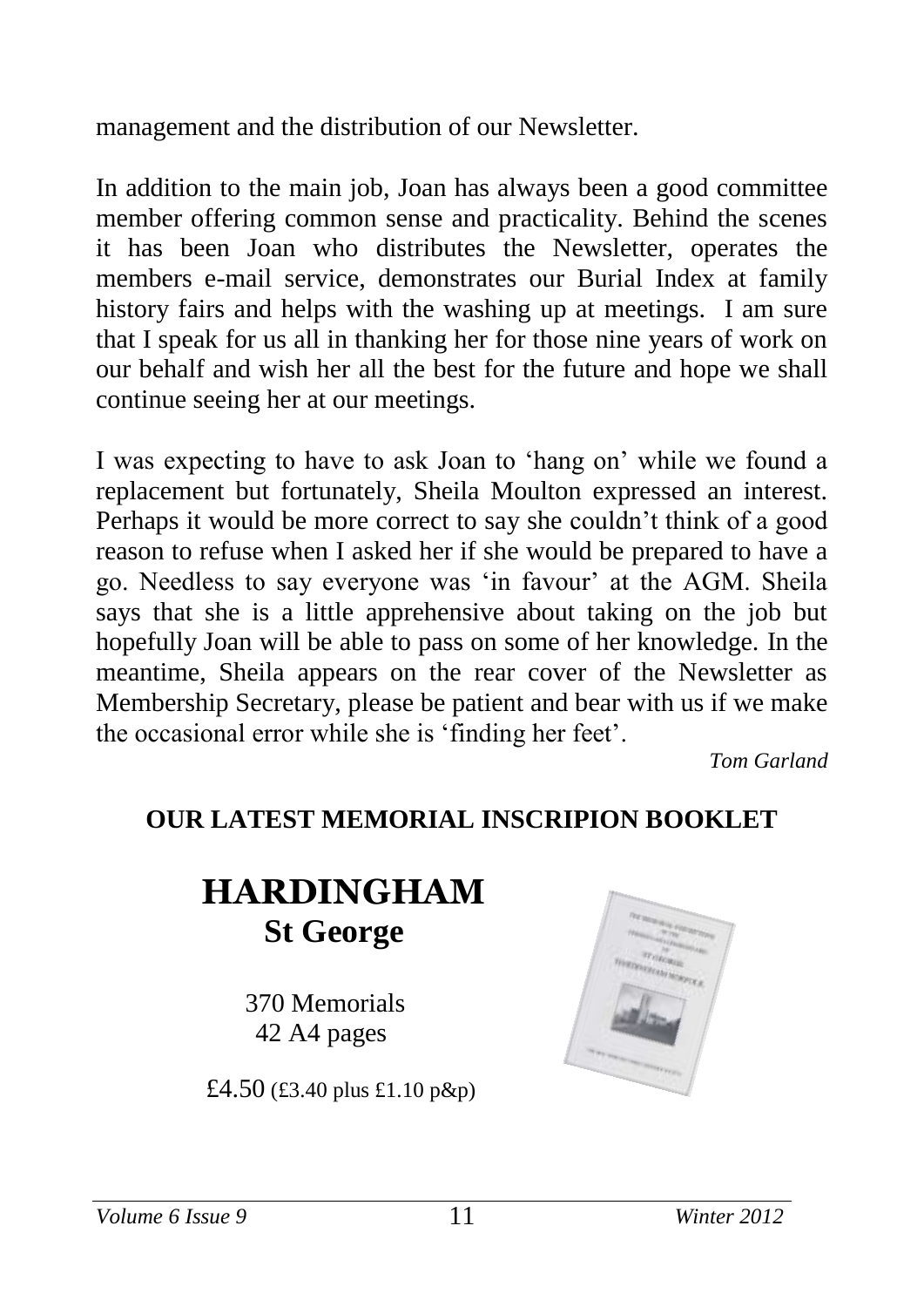| EXPENDITURE                                                                                                        |           |          |                                                |               |                        | <b>INCOME</b>                                         |                |        |                            |            |
|--------------------------------------------------------------------------------------------------------------------|-----------|----------|------------------------------------------------|---------------|------------------------|-------------------------------------------------------|----------------|--------|----------------------------|------------|
|                                                                                                                    |           |          | 2011/12                                        |               | 2010/11                |                                                       |                |        | 2011/12                    | 2010/11    |
| Newsletters (printing, postage)<br>Less advertising revenue                                                        | 21,056.14 |          | £ 1,026.14                                     | ίų            | 938.66                 | 545,18<br>W<br>Publication Sales<br>Subscriptions     |                |        | £1,621.00                  | £1,747.00  |
| Meetings and Events<br>Loss door takings                                                                           | 21,121.03 | ω        | 916.43                                         | W             | 929.88                 | Less commission (to churches)<br>Lees priming postage | <b>Gal</b> Gal | 388.22 |                            |            |
| General Admin, (post, stationery etc)                                                                              |           | w        | 128.14                                         | W             | 11267                  | Less refund                                           | <b>GHT</b>     | 300    |                            |            |
| FFHS Subscription and Insurance                                                                                    |           | اغا      | 126.68                                         | ننه           | 134.28                 |                                                       | <b>W</b>       | 381.22 | 163.96<br><b>Gal</b>       | 144.41     |
| Publicity                                                                                                          |           | ш        | 32.98                                          | 64            | 33.04                  | Miscellaneous Sales                                   |                |        | 6,00<br>ùа                 | 46.05      |
| Projects                                                                                                           |           | $\omega$ | 56.99                                          | $\mathbf{u}$  | 28.93                  | FFHS On-Line Commission                               |                |        | 160.58<br><b>Gd</b>        | 405.63     |
| Jorary Purchases<br>Equipment                                                                                      |           | 44       | 37,93                                          | $\omega$<br>Ŵ | 55.00                  | <b>Bark Interest</b><br>Donations                     |                |        | 2.96<br>137.06<br>GE GA    | 103.23     |
| Sundries                                                                                                           |           | ننا      | 31.25                                          | ч             | 4.99                   |                                                       |                |        |                            |            |
| TOTAL<br>Excess income over expenditure                                                                            |           |          | £ 2,366.54                                     |               | E 169.35<br>E 2,449.31 | <b>TOTAL</b><br>Excess expenditure over income        |                |        | E 264.98                   | £ 2,449.31 |
| BALANCE AS AT 31st JULY 2012                                                                                       |           |          |                                                |               |                        |                                                       |                |        |                            |            |
| <b>LIABILITIES</b>                                                                                                 |           |          |                                                |               |                        | ASSETS                                                |                |        |                            |            |
| Accumulated Fund                                                                                                   |           |          |                                                |               |                        | Cash at HSBC Bank                                     |                |        |                            |            |
| Less excess exp. over inc.<br>Balance as at 31.7.11                                                                |           |          | E 5,055.44                                     |               |                        | Community Account<br>Business Money Manager Account   |                |        | 653.93<br>£ 4,240.25<br>ć, |            |
| Balance as at 31.7.12<br>Uncleared cheques                                                                         |           |          | E 4,894.18<br>E 4,790.46<br>E 103.72<br>103.72 |               |                        |                                                       |                |        | £4,894.18                  |            |
| I report that the above income and Expenditure Account is in accordance with the books and records supplied to me. |           |          |                                                |               |                        |                                                       |                |        |                            |            |
| Udkoos<br>Signed                                                                                                   |           |          |                                                |               |                        | $28$ <sup>H</sup> Hug 2012.<br>Date                   |                |        |                            |            |
|                                                                                                                    |           |          |                                                |               |                        |                                                       |                |        |                            |            |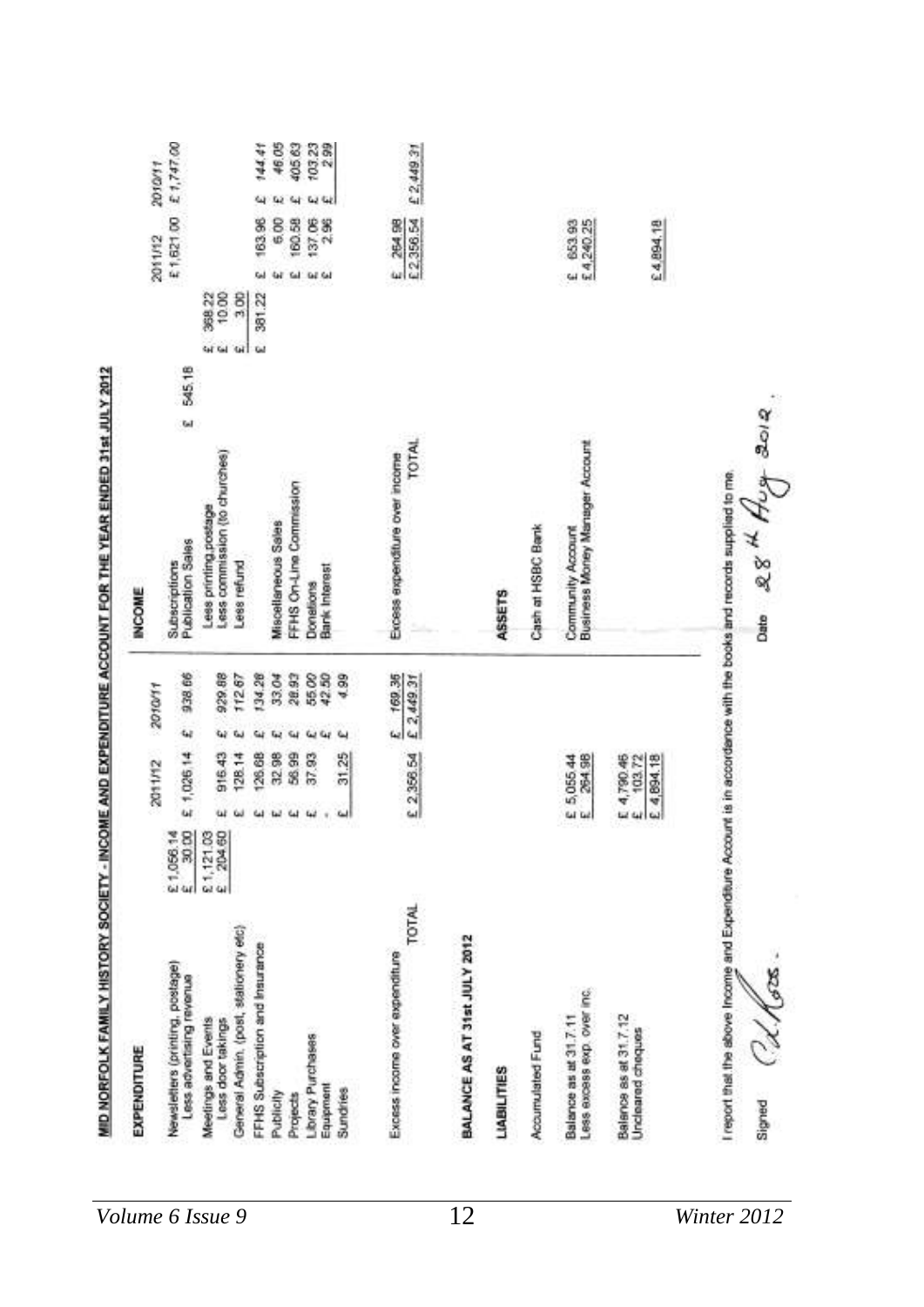#### **MNFHS BURIAL INDEX PROJECT – SPECIAL OFFER**

The Society's Mid Norfolk Burial Index is a database of entries taken from burial registers within an approximate 10 mile radius of Dereham. The Society provides a reduced version to the National Burial Index. All Parishes are included for the period of 1813-1837, but the project is ongoing and most are covered more extensively. The database has recently been updated and currently holds in excess of 141,000 entries.

This search lists the forename/s of all deceased persons with that surname within the database, together with their date and place of burial along with further information (if included in the original entry) such as age, marital status, relationship and occupation. A list of all parishes and dates included is provided with the search results.

The Society usually makes a charge for searches of the database of £3 per surname (MNFHS members £1 per surname) inc. p&p. If you are willing to receive your NBI search by email then the charges are: non MNFHS-members £2 per name / MNFHS members 65p per name, please ensure you give an email address.

*During the month of January 2013* searches will be free to Society Members under the following conditions:

- Applications will be accepted by post or email but the results *will be sent to you by email.*
- Applies only to applications *received during the month of January 2013*.
- If you want the results by letter then the normal charges will apply (£1 per surname for members/ $£3$  per surname for non-members) – payable in  $2<sup>nd</sup>$  class postage stamps please.

Search requests to me (Kate – Editor) please ... [familyhis@aol.com](mailto:familyhis@aol.com) or if by letter, my address is on the back cover of this Newsletter.

*Kate (Ed)*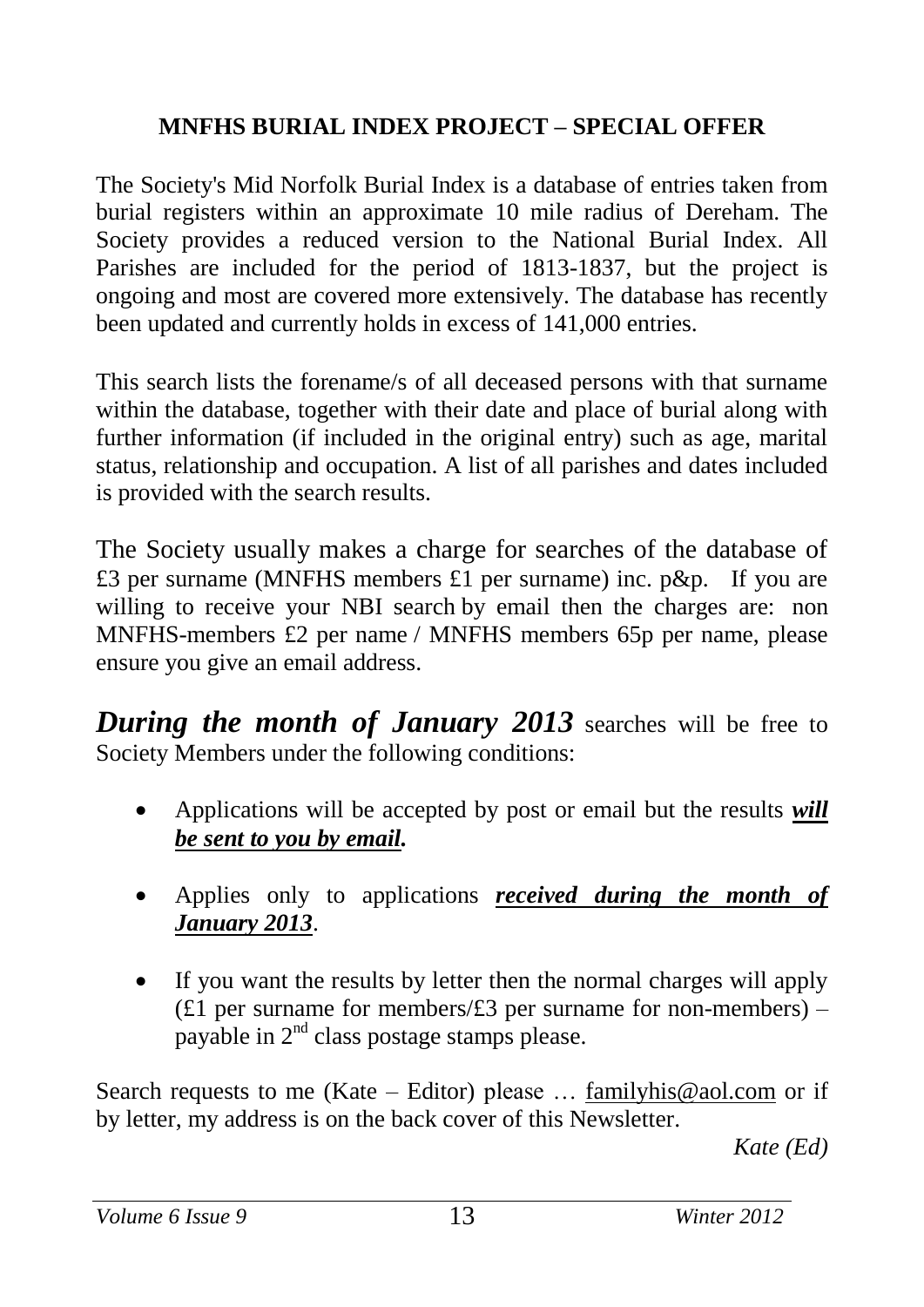# **ETLING GREEN TO UTAH**

Back in the summer, Joy Lodey, a member of the MNFHS, invited me to an exhibition on the history of Etling Green which is on the outskirts of Dereham. She knew that I had family history links to the Green so thought I might be interested. It was the Jubilee weekend and as I looked out of the window the rain poured down and it would have been very easy to not bother going, but getting out my umbrella I raced to the car trying not to get too wet.

While looking at the display Joy came over to me and asked which surnames I was interested in. One of my surnames was Ward. Immediately Joy informed me that a Brigham Ward had emigrated to Utah with another Etling Green resident. That was all I needed to trigger off my investigation.

With the help of Ancestry, Find My Past, Google, library books and people in the Dereham Mormon Church I was able to discover that the sister of my great x 2 grandfather, Elizabeth Ward, was baptised into the Church of Latter Day Saints (CLDS) in 1849. The first Mormon missionaries were sent to England in 1837. By 1850 the church had over 30,000 members in England. Elizabeth must have been one of the first members of the church in Dereham as the Mormon Church was not founded in Dereham until 24 March 1849. By 1851 there was an average attendance of 20 members, several coming from Etling Green. Elizabeth went on to have two illegitimate children, Thirza Ward in 1851 and Brigham Ward in 1853. In 1856 Elizabeth was excommunicated from the CLDS probably because she had not married the father of her children. In 1858 Elizabeth married Robert Stevenson and they had a son, George. There is no record of Elizabeth ever being accepted into the church after her marriage, however her husband was baptised into the church in 1868. Meanwhile, in 1866, both of Elizabeth's illegitimate children were baptised into the Mormon Church.

In 1871, together with John Trappet, another Etling Green resident,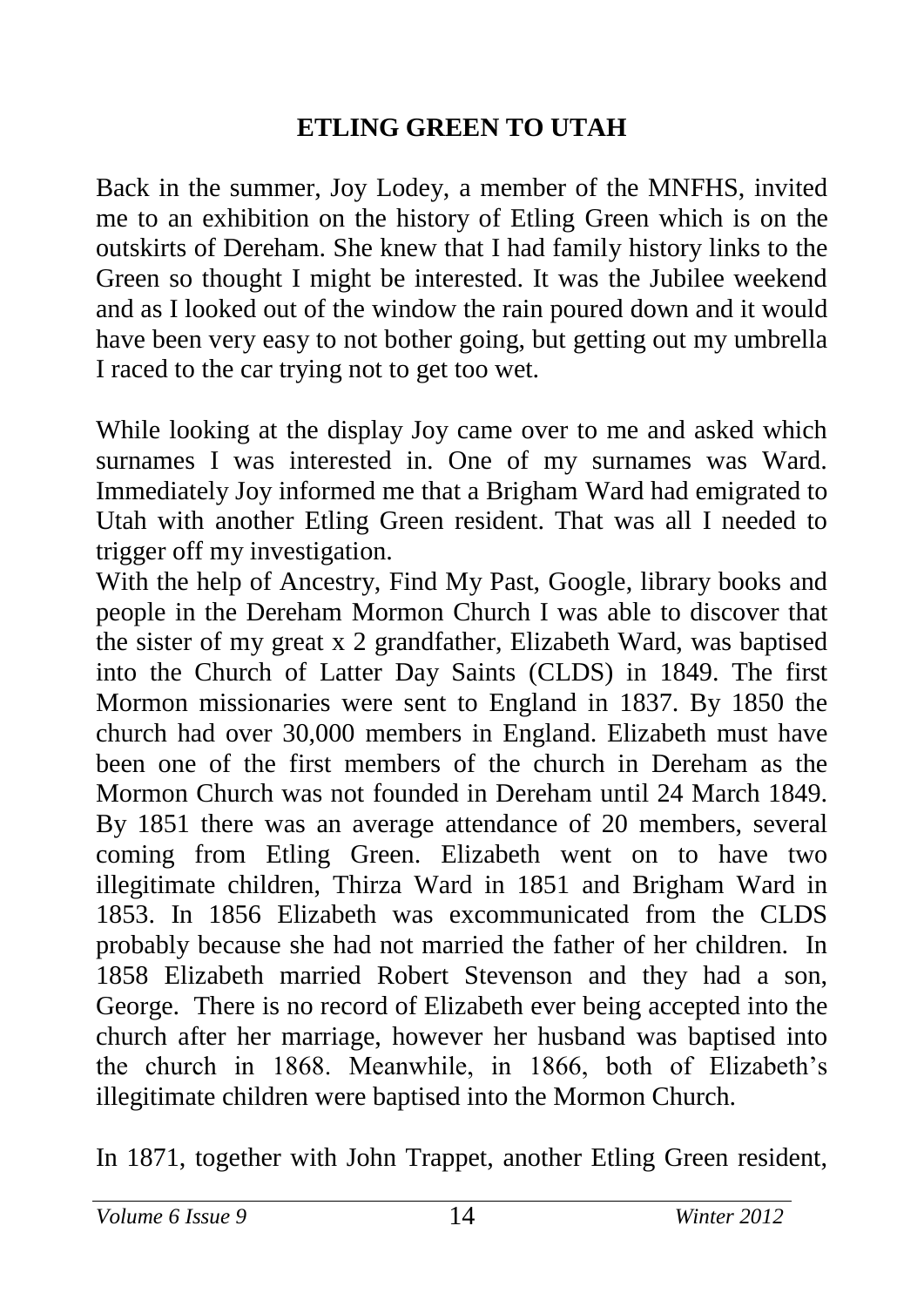Brigham Ward travelled to Liverpool. They boarded the ship SS Wyoming, the earliest compound-engine steamship built for trans-Atlantic service. It had had its maiden voyage just 7 months earlier.

Until 1868 virtually all Mormon emigrants crossed the Atlantic in sailing ships but after that date things changed. A new age of travel by steamship provided increased comfort, speed and safety. For the Mormon emigrants the threat of illness and possibly even death on the journey was a real risk. Travelling during the  $19<sup>th</sup>$  century was neither easy nor safe and many were victims of sickness and disease. Some Mormons died en route but deaths among Mormon emigrants were less than those amongst other emigrant groups. Many of those travelling would have heard of deaths amongst their predecessors. All the Mormons travelled as a 'Church Family' and were subject to leadership and a well organised emigration system. On every journey Mormon agents ensured that provision was made for an adequate diet throughout the journey. Men travelling with each group were appointed as leaders responsible for the conduct, welfare, morale and religious services of the church passengers.

The SS Wyoming arrived in New York on 3 July 1871. Brigham disembarked the following day and that evening, together with many other Mormons, he set out for Utah, arriving at Ogden on  $12<sup>th</sup>$  July. Brigham stayed at Ogden for about one month before heading for Skull Valley where he remained for 12 years. The dry mountainous area where native Indians lived must have been a considerable contrast to that of flat, cold Norfolk. Utah is semi-arid with extremes of temperature, being very cold in winter and extremely hot in summer. On  $3<sup>rd</sup>$  January 1882 Brigham swore his intention to become a citizen of the United States of America renouncing his allegiance to the Queen of Great Britain.

Brigham married Rose Ella Hatch who had been born in Utah but in 1885 she died of tuberculosis. In 1863 Brigham married his second wife Mary Christianna Osterman who had been born in Denmark.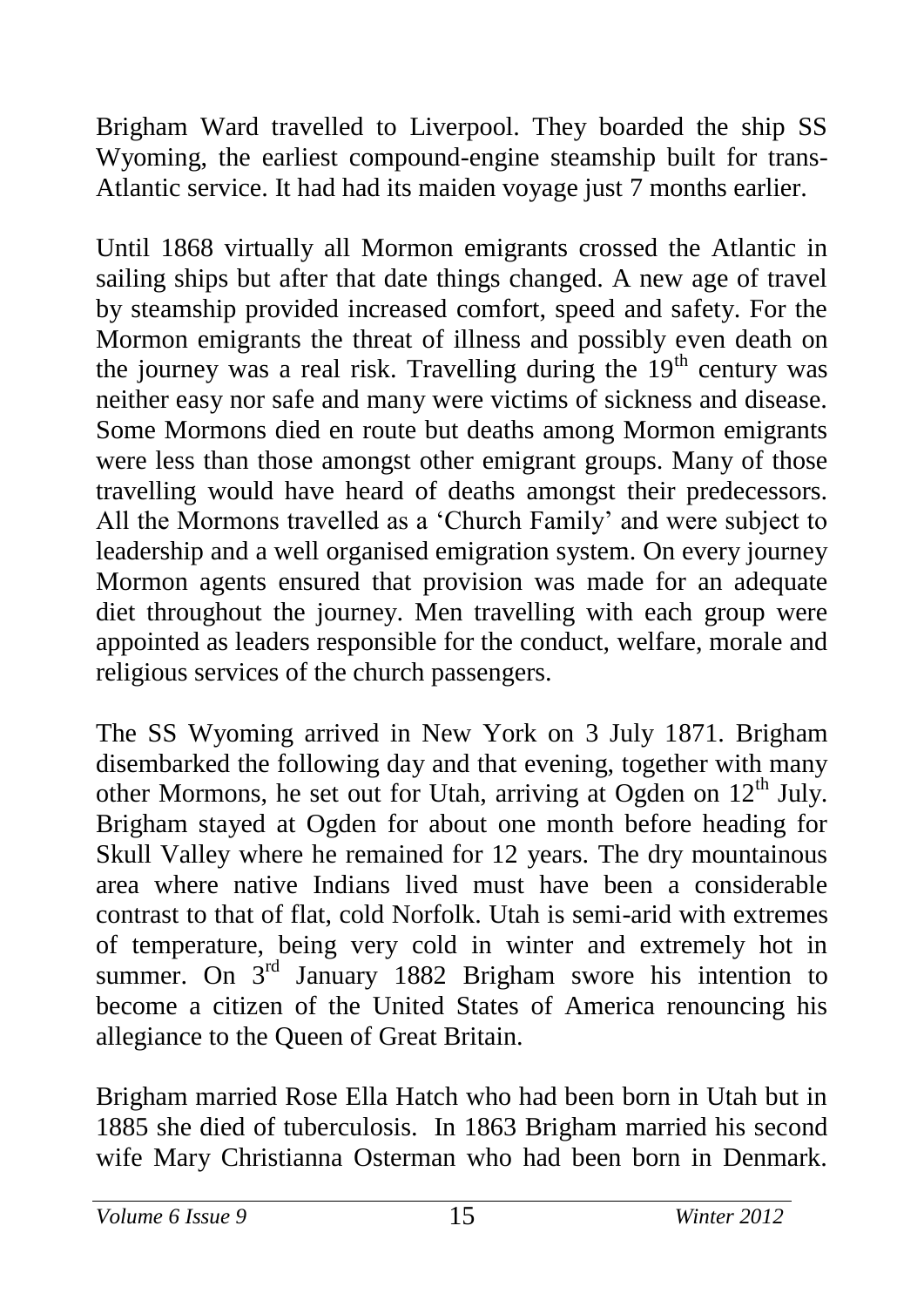Brigham had 7 children in total, two with his first wife and five with his second. By using the US census records etc. I have been able to trace many of their descendants and discover their occupations.

In 1876 Thirza Ward followed her brother to Utah. Possibly he had sent money to cover her expenses. Thirza travelled on the Nevada ship. At 11.30am on 24 May the ship left Liverpool. The following day they picked up passengers from Queenstown in Southern Ireland. There were 130 Mormons on board the ship. Prayers were held at 6.30am and 9.45pm each day. It was a mostly pleasant journey although they did have one severe storm during the Atlantic crossing. There was thick fog on the two days prior to arriving at Castle Garden in New York.

Castle Garden was a fort at the southern tip of Manhattan in New York City. From 1855-1890 immigrants arriving in New York entered through Castle Garden which was Americas first official immigration examining and processing centre. As the Mormons arrived in America they were met by church emigration agents who assisted them with arrangements for transportation across the United States.

The following day Thirza started the journey across America by rail, arriving at Salt Lake City on 14<sup>th</sup> June.

In May 1869 the transcontinental railroad was completed and therefore in the 1870s the Mormon pioneers were able to travel from New York across America to Utah, a journey of approximately 2,200 miles, by train. Prior to 1869 they would have had to join a 'wagon train', walking across the plains. They would have had a covered wagon pulled by oxen. If they were really poor they might have pulled hand carts. The journey would have taken about 6 months but the steam journey followed by a rail journey was only 3-4 weeks by the 1870s.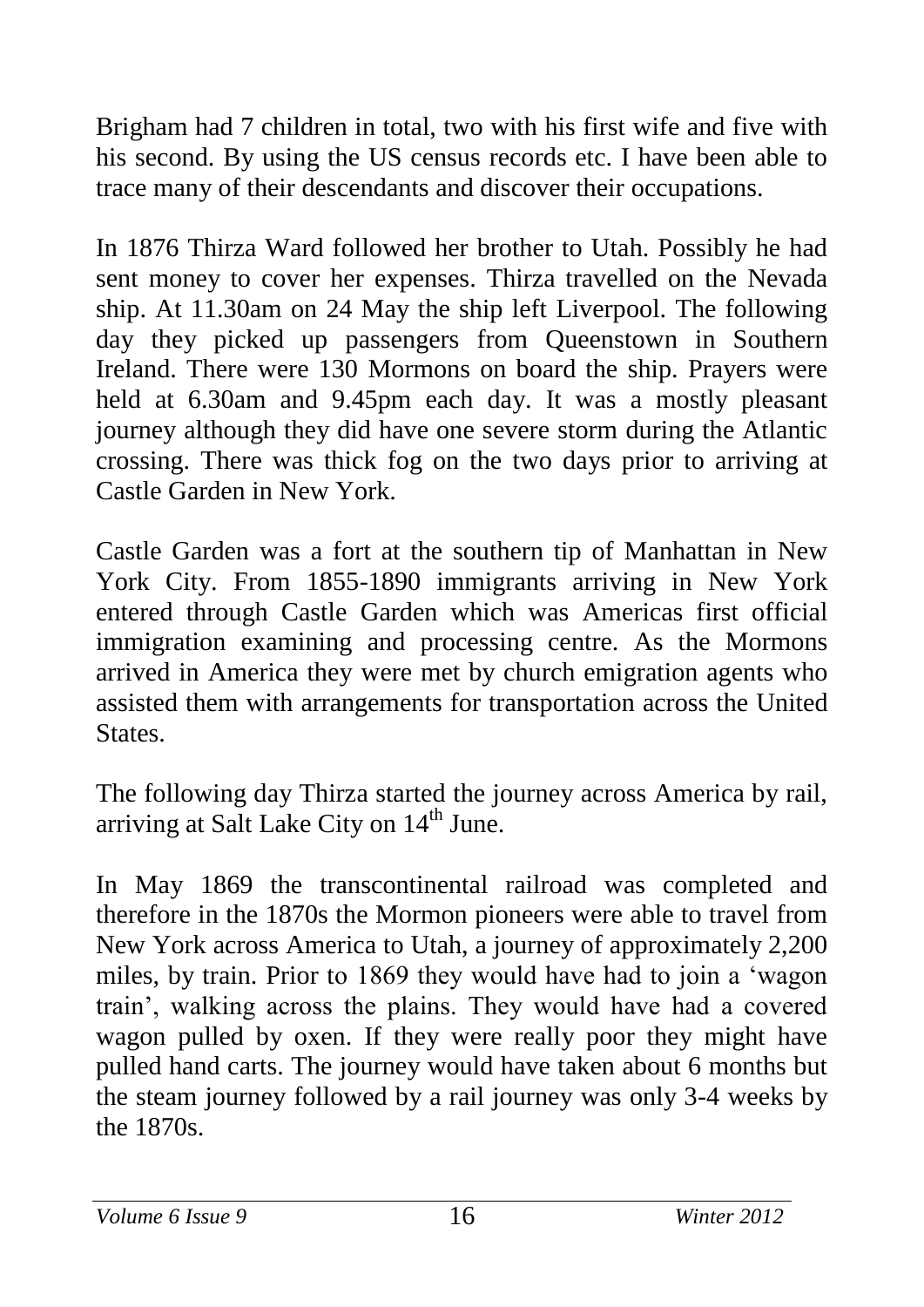Just two years after arriving in America Thirza, like her brother, was naturalised, swearing allegiance to the USA. In 1878 Thirza married the American born Charles Frederick Hansen whose parents had emigrated from Denmark. Thirza and Charles had 8 children, the last child being named Quincy Laffayette after the man who baptised her mother back in 1849. They lived on a farm which they owned. In 1911 Charles Hansen became a High Priest of the Mormon Church. Thirza died in 1932 aged 80. I am lucky enough to have traced a lovely photo of Thirza, her husband, and all 8 adult children. Again, using USA documentation I was able to trace a considerable number of Thirza's descendants.

In 1850 the Perpetual Emigration Fund was set up which enabled converts to borrow the fare from the CLDS and pay it back after arrival and starting work in Utah. However it would appear that both Brigham and Thirza funded themselves.

In total I have traced more than 200 descendants of Brigham and Thirza. In some instances I've found obituaries for those that have died recently. The obituaries found in 'Deseret News', a Mormon newspaper, are of particular interest as they are often quite detailed, giving a summary of their life, occupation, interests and the size of their families. In addition they usually have a photo.

However my task is not complete. After the 1871 census I am unable to trace Elizabeth and Robert Stevenson in Etling Green or anywhere else in the UK. Neither can I find a death for either of them. A member of the Mormon Church has informed me that they are not in the Mormon Immigration Index but they must be out there somewhere.

I would like to take the opportunity of thanking those in the CLDS Dereham who helped me with my research by looking up Mormon data re members of the church which is not readily available to the public. *Sue Harris*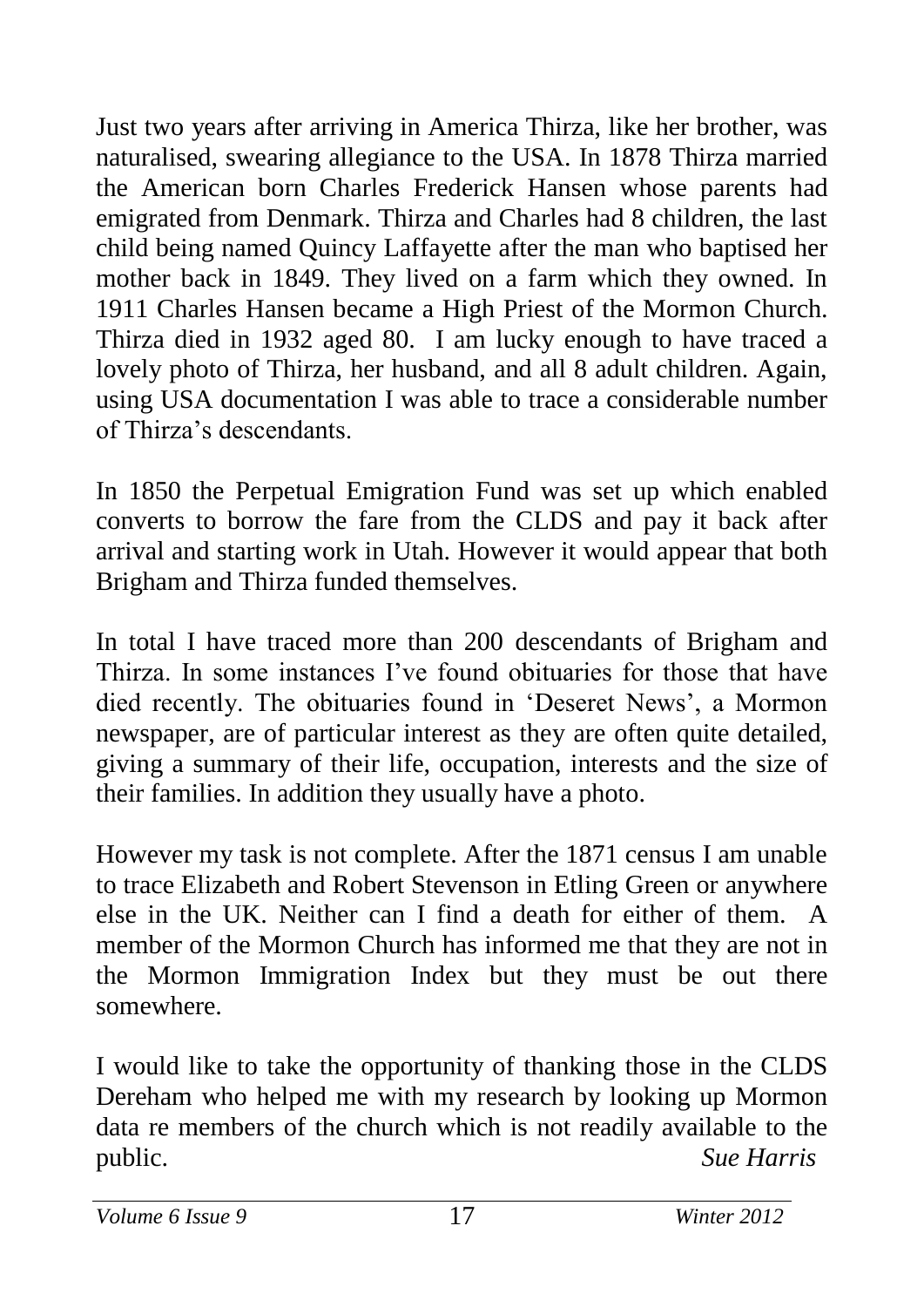## **YOUR LETTERS**

#### **Headstone Cleaner**

Has anyone tried headstone cleaners? I've seen one for sale in a spray-on bottle at the large hardware store in Exchange Street in the city. It is made by HG and priced at £7.89. I haven't tested it myself. (Any feedback to Newsletter Editor, please).

*Shirley* 

#### **A word of appreciation**

Just writing to say how much I enjoyed Sue Harris' piece Hindolveston to India (Autumn 2012). It is an excellent example of what the August speaker was saying with regard to Family History and/or Genealogy. I would love to know how she did all this research and what sources she used. Well done and thank you for another interesting Newsletter.

*Jean Palmer*

#### **RECENT SPEAKERS**

At the August meeting Peter Bailey's subject was 'How to avoid mistakes in Genealogy'. Peter left a handout sheet dealing with the main points of his presentation (2 x A4 sheets).

I don't have the space to include these handout sheets in the Newsletter but if you would like a copy please email me [\(familyhis@aol.com\)](mailto:familyhis@aol.com) and I will email a copy to you, or please send me a stamped addressed envelope (50p).

*Kate (Ed)*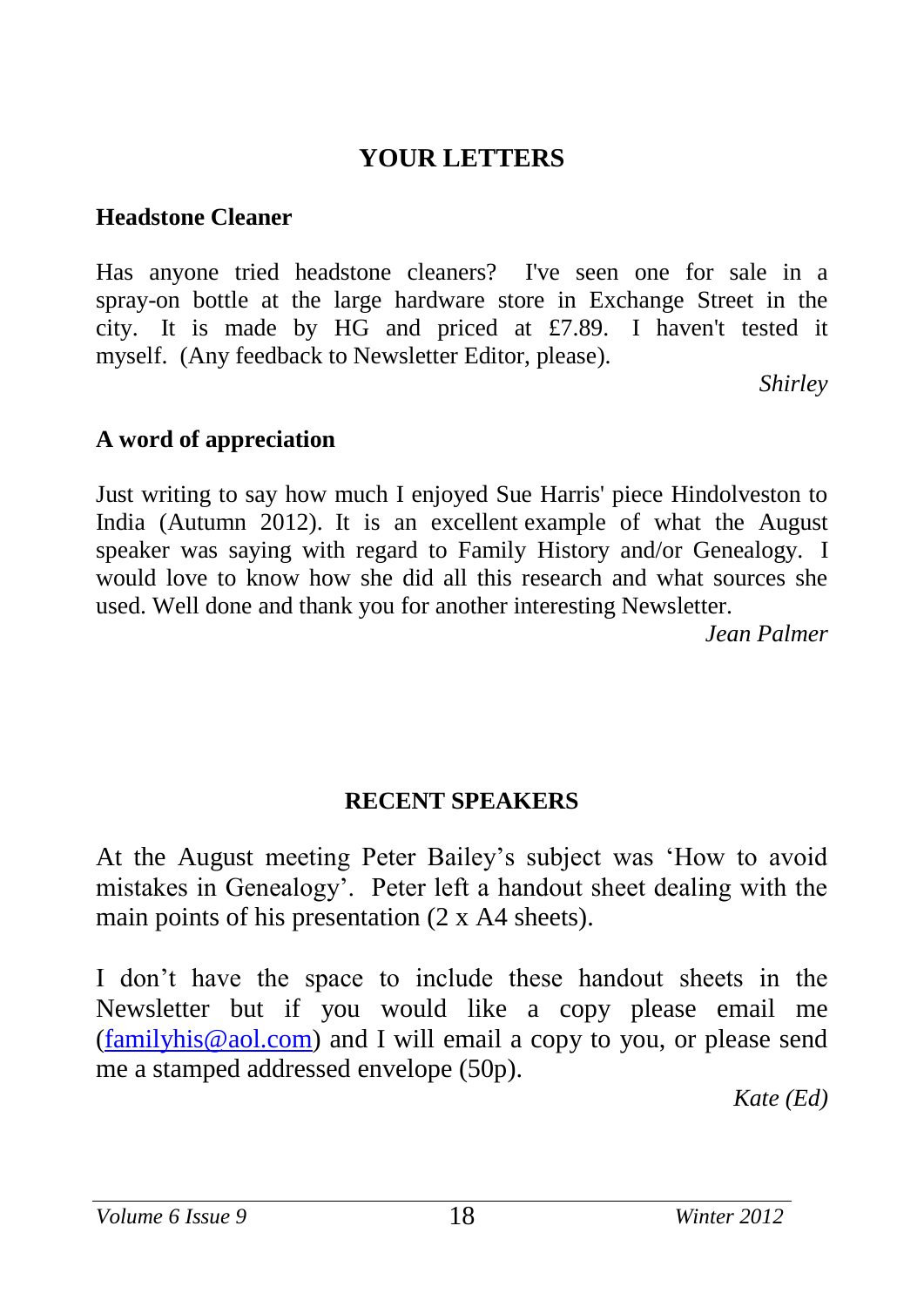#### **LET'S LOOK AT A CHURCH – NOS.52-67**

'Let's Look at a Church' is a regular feature of the Newsletter and below is a list of churches covered since I became the editor (Winter 2008).

If you would like a copy of any of them please email me [\(familyhis@aol.com\)](mailto:familyhis@aol.com) and I will email a copy to you free of charge, or please send me a stamped addressed envelope (50p).

*Kate (Ed)*

| $No.52 - St$ Swithin, Bintree            |
|------------------------------------------|
| No.53 – All Saints Bawdeswell            |
| No.54 – All Saints Wood Norton           |
| No.55 – St Nicholas West Lexham          |
| No.56 – St Mary the Virgin, North Elmham |
| No.57 – All Saints, Stibbard             |
| No.58 – All Saints Weston Longville      |
| $No.59 - St Thomas, Foxley$              |
| No.60 – St Margaret, Morton-on-the-Hill  |
| $No.61 - St Peter, Billingford$          |
| No.62 – St Nicholas, Twyford             |
| No.63 – SS Peter and Paul, Salle         |
| $No.64 - St$ Andrew, Attlebridge         |
| $No.65 - St Margaret, Swannington$       |
| No.66 – St Mary, Reepham                 |

No.67 – St Michael, Booton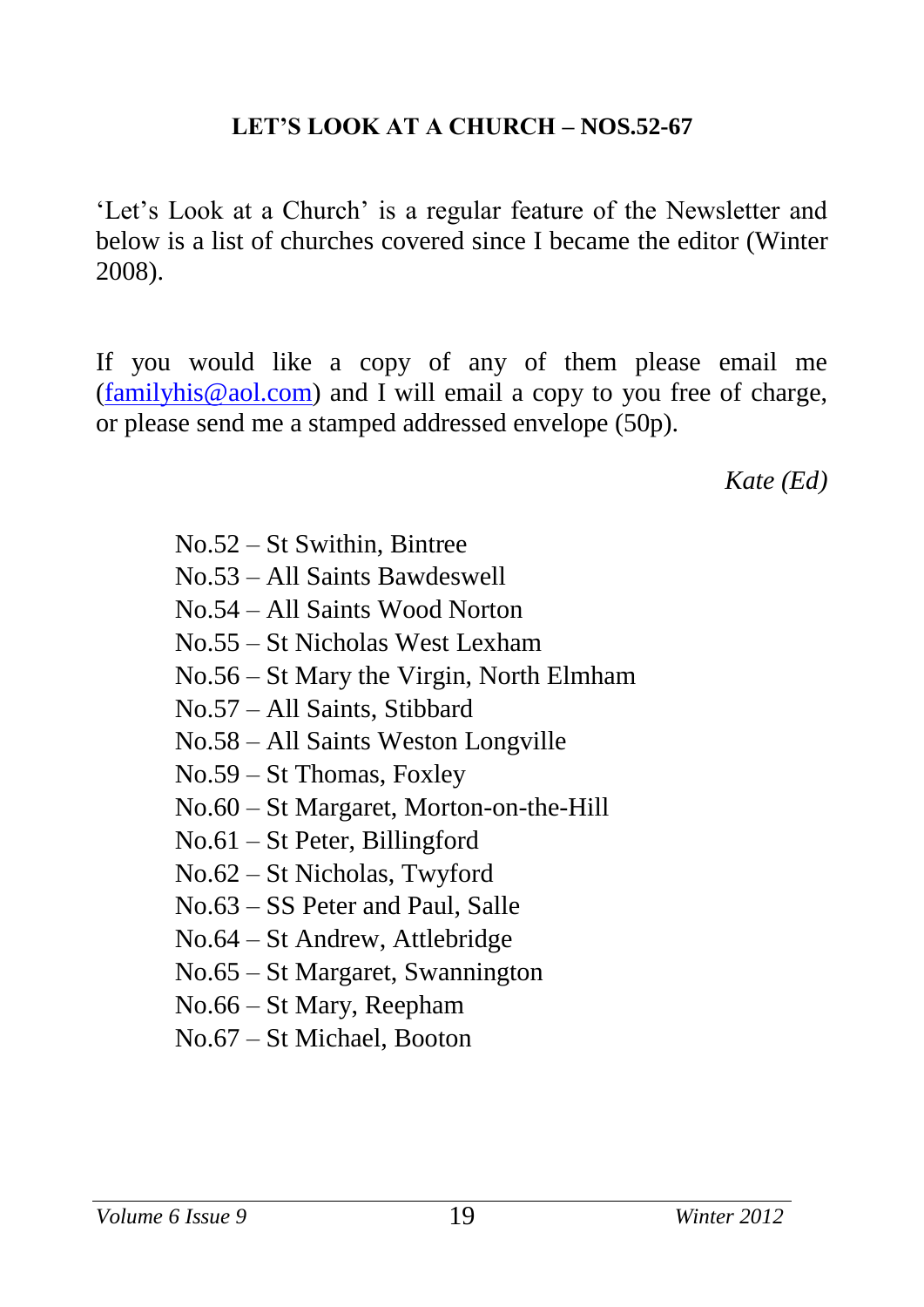#### **THE NOMINAL ROLE OF THE RAF ON FORMATION 1 APR 1918**

The Royal Air Force was formed by the amalgamation of the Royal Naval Air Service and the Royal Flying Corps on 1 April 1918. In August 2012 Findmypast made pages from the nominal role available on line. Was your ancestor one of the original 181,000 members of the RAF? You can search by Surname / Initial/s. and

| <b>GALLERY</b><br><b>CONTRACTOR</b> | <b>AAME</b>                                                                                                                                                                                                                                | 原気工ルは<br>. R.R.C. Toulou<br>1. In famous bill countries. | Representative Res.<br><b>Class Park Co.</b>                                                                                                                                                                                                                                                                                                                                                                                                                                                                                                                                                                                                                  | 気圧支援<br><b>Contract Division</b><br>An Euro Frett - a E.C. Fark or -<br>Appropriated. | New York is<br><b>CAR FURNI</b> | <b>PERMITES!</b> | Free of Denver and the Automobile<br>Phianoline . Frete Asing     | <b>Burneye Trains</b><br>734                              | 1 House, |
|-------------------------------------|--------------------------------------------------------------------------------------------------------------------------------------------------------------------------------------------------------------------------------------------|----------------------------------------------------------|---------------------------------------------------------------------------------------------------------------------------------------------------------------------------------------------------------------------------------------------------------------------------------------------------------------------------------------------------------------------------------------------------------------------------------------------------------------------------------------------------------------------------------------------------------------------------------------------------------------------------------------------------------------|---------------------------------------------------------------------------------------|---------------------------------|------------------|-------------------------------------------------------------------|-----------------------------------------------------------|----------|
|                                     | 90.328 Berry, W. A.<br>W.100 Bloven A.S.<br>at Alf House E.<br>SILANA Majaran, C. H.<br>ot are Thanks, H. W.).<br>of ane Henesia, F. W.<br>MCARS Haland, G. T.<br>RT.KEE - ENGAGE LEVEL<br>97,451 Xallmath J.C.<br>27, 484 Hobecard, S. A. |                                                          | Miss. (Done) Distribution Corporal Corporal to a cr<br>We (Boris) furnishment A. Berle L. Pressle L. 27, 8:22<br>Miss (Doesn) Damphorton A. Mech. J. . Preside I  20.9.77<br>. Hoe (Disson) Disciplination A. Herb. 2. . Pressin 1  25.9:57<br>Clerk (Gra.) (Seek (Gra.) A. Meeth R., Clerk R.<br>Clerk (Sony) Clerk (Stores) A. Modell Clerk 8 36 8/17<br>Client (Pierce) (Client (Pierce)<br>Fifter (Fing.2) Fifter (A.E.)<br>the company of the company of the company of the company of the company of the company of the company of the company of the company of the company of the company of the company of the company of the company of the company | A. Maria R. Cholt R. ST. WILL<br>A. Meek E.L. A. Merk A. 17/8/17                      |                                 | 2012/01/18       | <b>DURINE - 2 8 FEW</b><br>1723 年生<br><b>EXCHANGE OF BUILDING</b> | $5.7 - 49 - 13.58$<br>$A = B$ . $D_2W$ .<br>$1.1.01$ TO M |          |

if you decide to download you will receive the **whole page** that includes your man.

#### *The top of a typical page from the database*

To give you an idea of the content the first four lines are transcribed and rearranged below (Note: it is in 'Service Number' order NOT alphabetical)

| Air Force No.                          | 97425       | 97426               | 97427          | 97428           |
|----------------------------------------|-------------|---------------------|----------------|-----------------|
| Name                                   | Herry WA    | Harvey AS           | Hoare E        | <b>Mason CW</b> |
| RNAS or RFC<br>Trade<br>Classification | Electrician | Driver<br>(MT)      | Misc (Discip)  | Misc (Discip)   |
| Remustered to<br><b>RAF</b> Trade      | Electrician | Driver              | Disciplinarian | Disciplinarian  |
| RNAS or RFC<br>Rank or<br>Appointment  | A Mech 2    | A Mech <sub>2</sub> | Corporal       | A Mech 1        |
| New Rank in<br><b>RAF</b>              | A Mech 3    | A Mech 3            | Corporal       | Private 1       |
| Date of Joining                        | 24/9/1917   | 26/9/17             | 26/9/17        | 27/9/17         |
| Date of last<br>Promotion              |             |                     | 28/9/17        | 1/12/17         |
| Normal rate<br><b>RAF</b> Pay          | 2s.0d       | 2s.0d               | 2s. 4d         | 1s. 8d          |
| Terms of Enlist.                       | DW          | DW                  | DW             | DW              |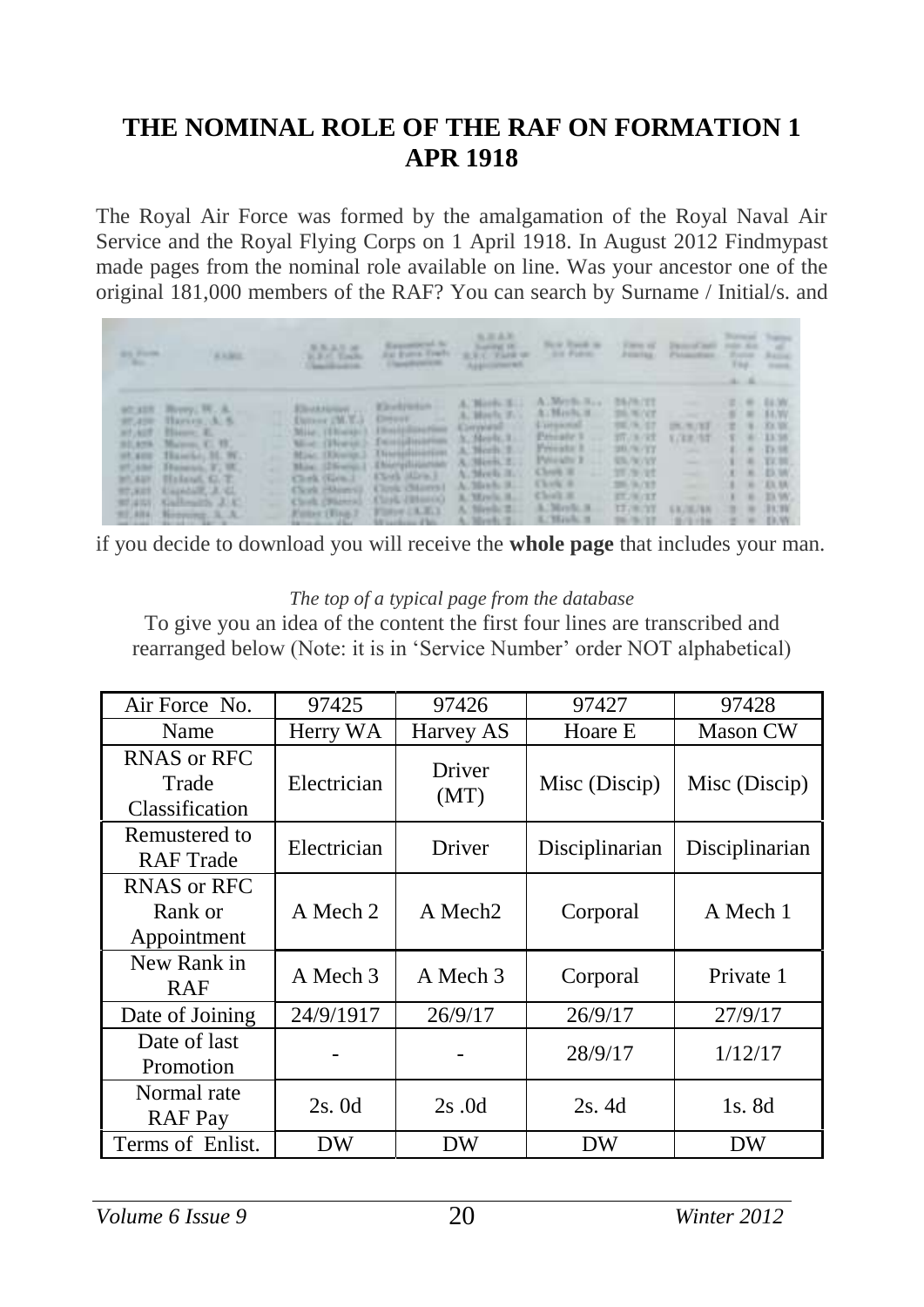## **CREDITS ON Findmypast.co.uk REFUNDED**

The following is reproduced from the October edition of Family Tree:

"Did you know that Findmypast has changed the way its PayAsYouGo credits work? Now, when you buy new credits on findmypast.co.uk, your expired credits will be given back to you, up to a maximum of 280. This applies to any credits that have expired within the last two years"

Just out of interest Pay as you go with access to all records currently costs:

£24.95 for 280 credits valid 365 days or £6.95 for 60 credits valid for 90 days

*TFG*

### **IDENTITY THEFT! DON'T MAKE IT EASY FOR THEM!**

Identity theft is a real threat nowadays, and it is up to us all to make every effort to keep personal information belonging to ourselves and fellow Society members safe.

The Mid-Norfolk Family History Society takes every care to ensure that any personal details you have submitted are kept confidential. Your details are published in the Members' Interests Directory for the sole purpose of providing means of contact to aid family history research and are intended for use by Society Members only and not for general distribution.

We are therefore asking you take care when destroying last or previous years Members' Interests Booklet. Please would you *shred or burn* the booklet when you have finished with it.

If you have any queries or problems please contact Kate (Editor).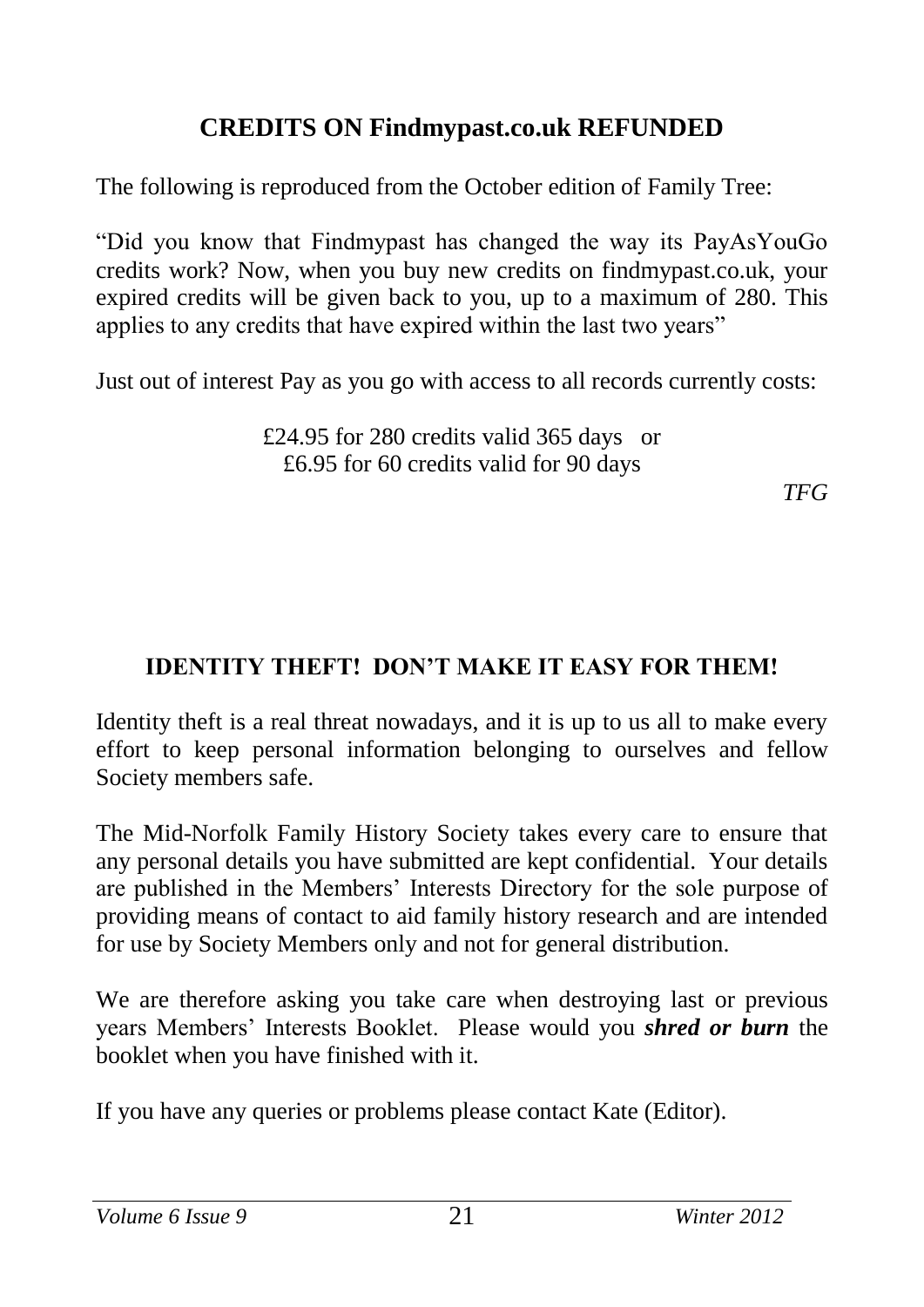*Please be aware that any contract or agreement made between members and members or researchers/ advertisers is on their own terms, and is therefore not the responsibility of the Society. However, we would like to know of any problems encountered and may cease accepting advertising.*

# **NORFOLK RESEARCH**

Parish Records, Census Searches **Certificates** £5 per hour Send SAE or IRC for details to: W Hepburn, 11 Preston Avenue, Wymondham, Norfolk NR18 9JE Or contact by email: Willie.h.1945@virgin.net

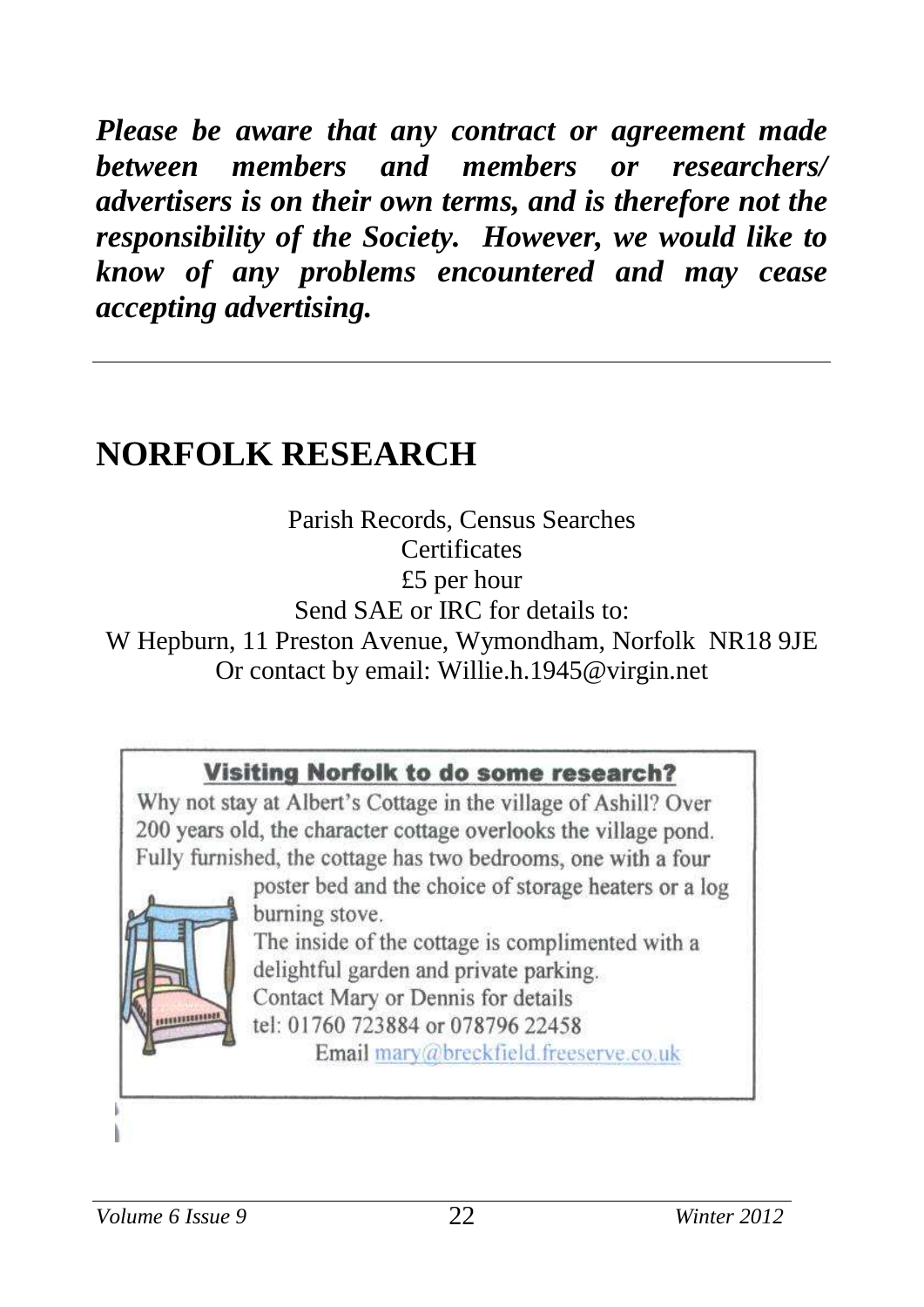